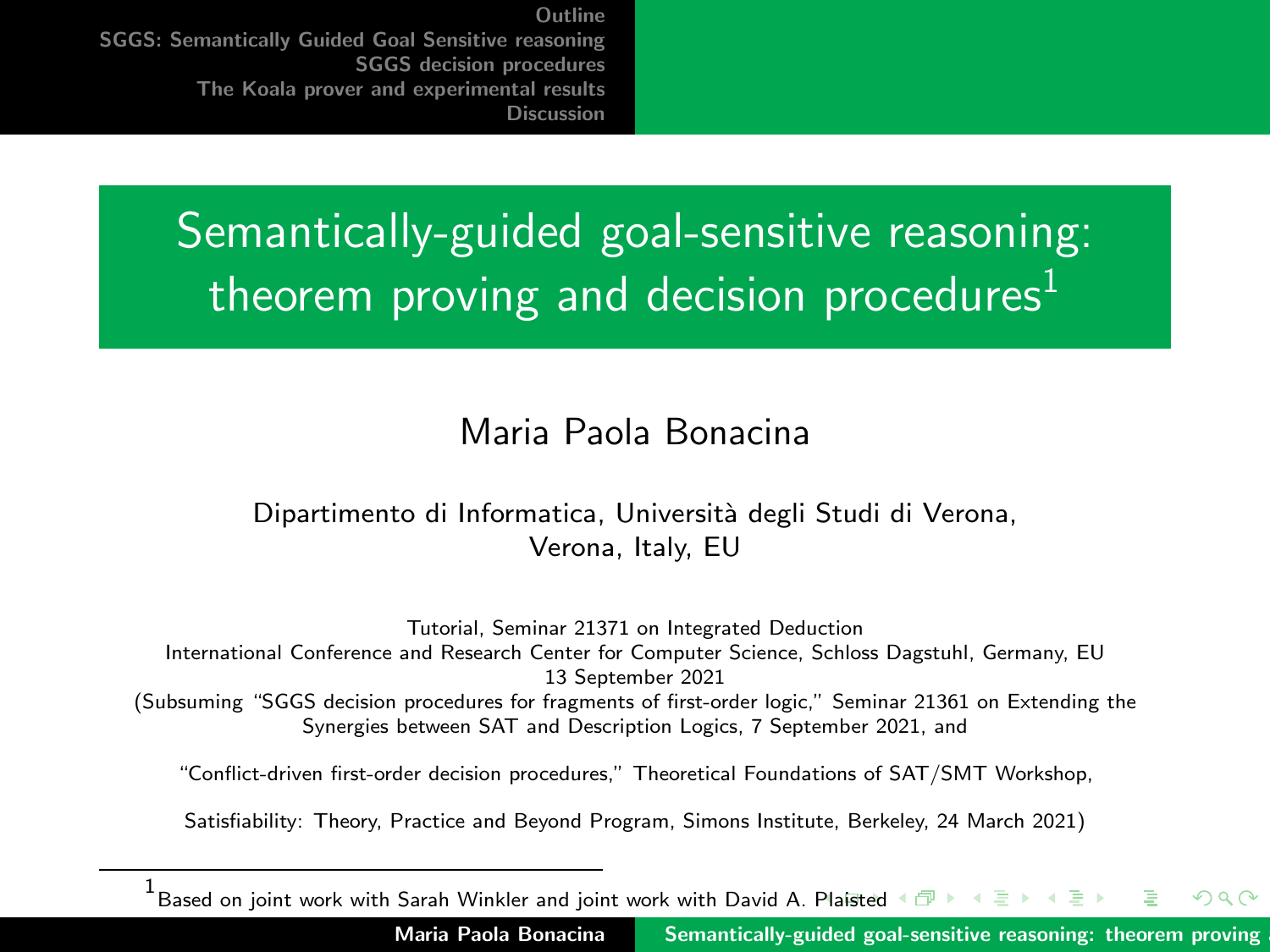[Outline](#page-1-0)

<span id="page-1-0"></span>[SGGS: Semantically Guided Goal Sensitive reasoning](#page-2-0) [SGGS decision procedures](#page-22-0) [The Koala prover and experimental results](#page-37-0) [Discussion](#page-41-0)

#### [SGGS: Semantically Guided Goal Sensitive reasoning](#page-2-0)

[SGGS decision procedures](#page-22-0)

[The Koala prover and experimental results](#page-37-0)

**[Discussion](#page-41-0)** 

イロメ イ押 トラ ミトラ ミント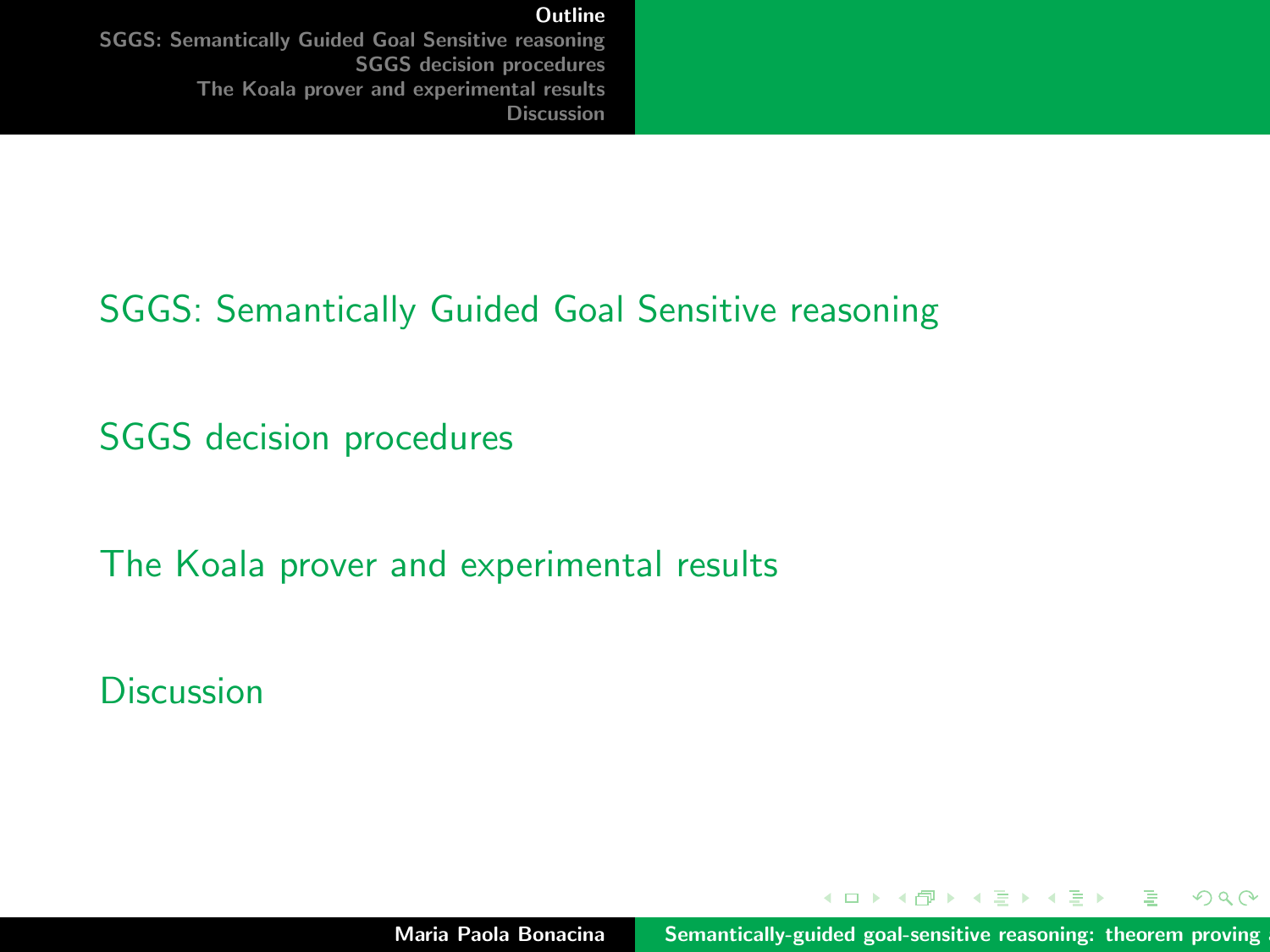# <span id="page-2-0"></span>Setting the stage

- $\blacktriangleright$  Decidability of satisfiability + expressivity: decidable FOL fragments
- $\blacktriangleright$  Refutationally complete inference system for ATP
- In Show that it is guaranteed to halt on all inputs in fragment  $F$
- $\triangleright$  Any fair strategy with that inference system is a decision procedure for satisfiability in  $\mathcal F$

Apply this approach to SGGS

イロメ マ桐 トマ ヨ トマ ヨメ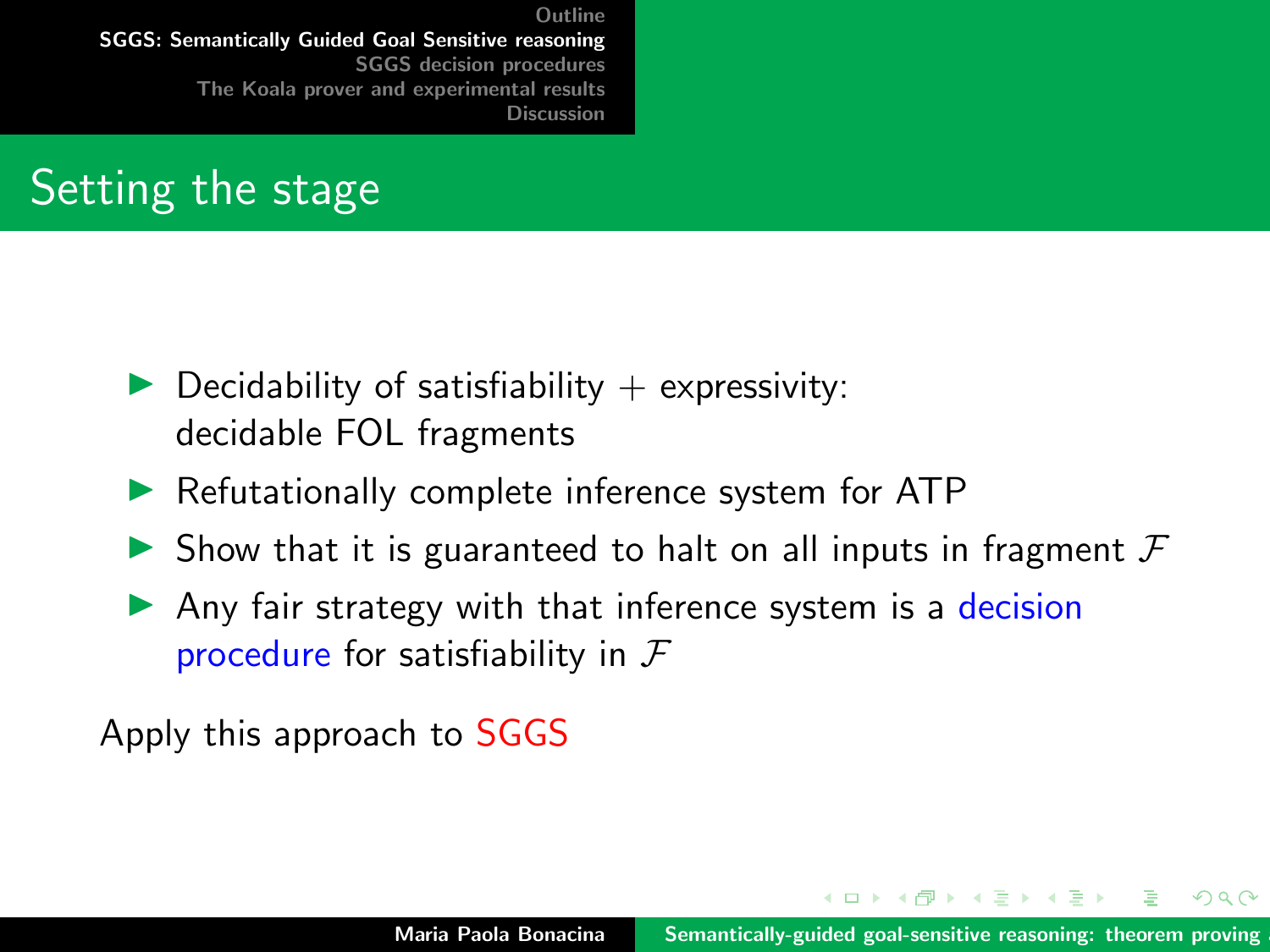# Why SGGS?

- $\triangleright$  Model-based: search for a model by building candidates represented by a trail Γ of clauses SGGS-derivation: a series of trails
- $\triangleright$  Conflict-driven: apply resolution mostly to explain conflicts
- $\triangleright$  SGGS as a first-order analogue of CDCL
- $\triangleright$  Semantically-guided: fixed initial Herbrand interpretation  $I$ In this talk:  $\mathcal I$  is  $\mathcal I^+$  (all positive) or  $\mathcal I^-$  (all negative)
- $\triangleright$  Model complete in the limit: for a satisfiable input the limit of any fair derivation represents a model
- $\triangleright$  SGGS decision procedures are model-constructing

オロメ オ個 ビオチャ オチャ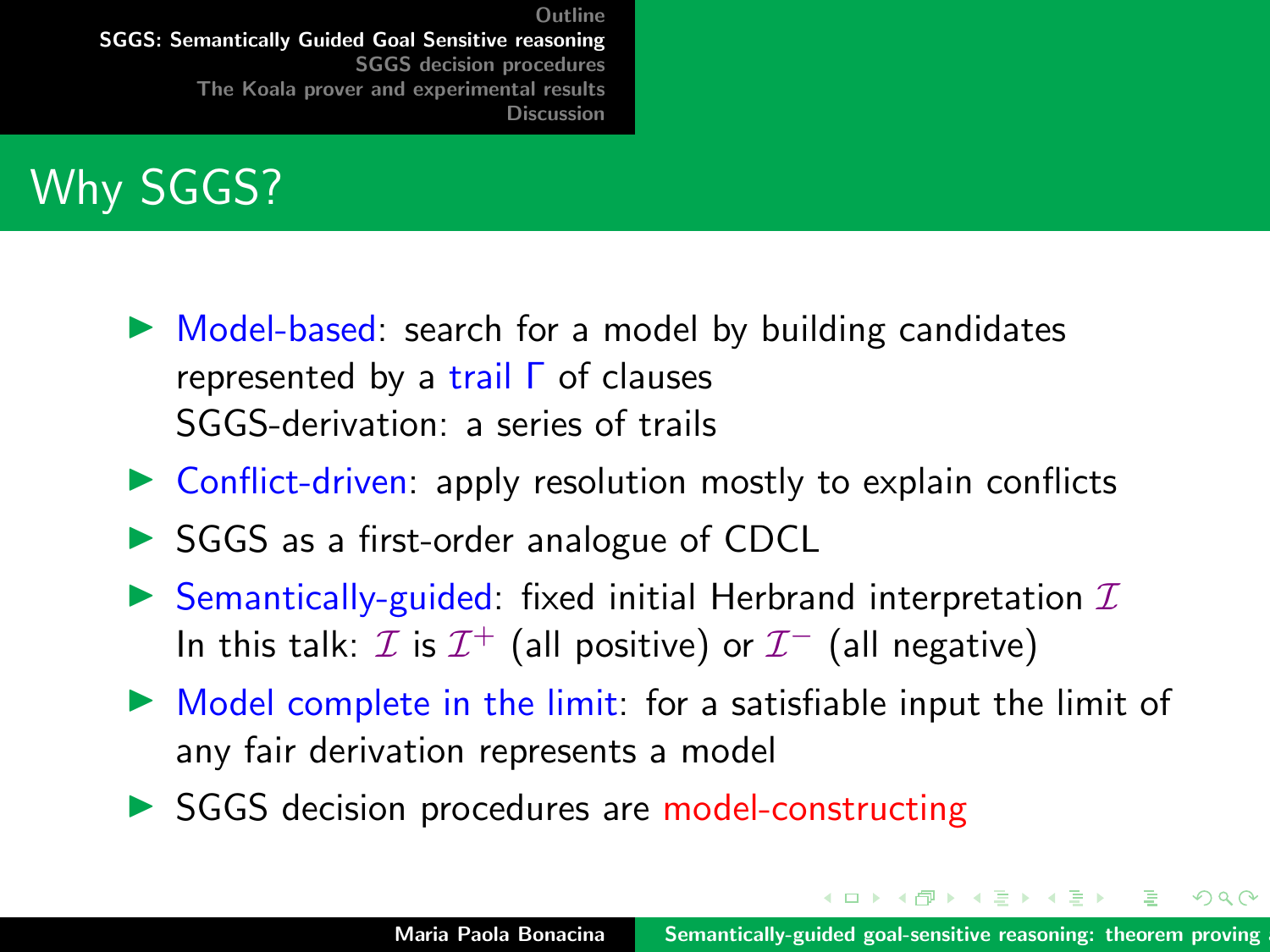#### Model representation in SGGS

- $\blacktriangleright$  S: set of clauses
- $\triangleright$   $\mathcal{I} \not\models$  S: search for a model
- $\blacktriangleright$   $\Gamma$ : trail of clauses  $A \triangleright C[L]$  where literal L is selected A: a kind of Herbrand constraints ( $x \not\equiv y$ , top(x)  $\neq f$ )
- Partial model  $\mathcal{I}^p(\Gamma)$ : each clause adds the ground instances L $\sigma$  s.t.  $C\sigma$  not satisfied and  $\neg L\sigma$  not already in
- Model  $\mathcal{I}[\Gamma]$ : complete  $\mathcal{I}^p(\Gamma)$  by consulting  $\mathcal{I}$
- $\triangleright$  Get a  $\Gamma$  with either  $\bot$  or  $\mathcal{I}[\Gamma] \models S$

イロメ イ押 トイラト イラトー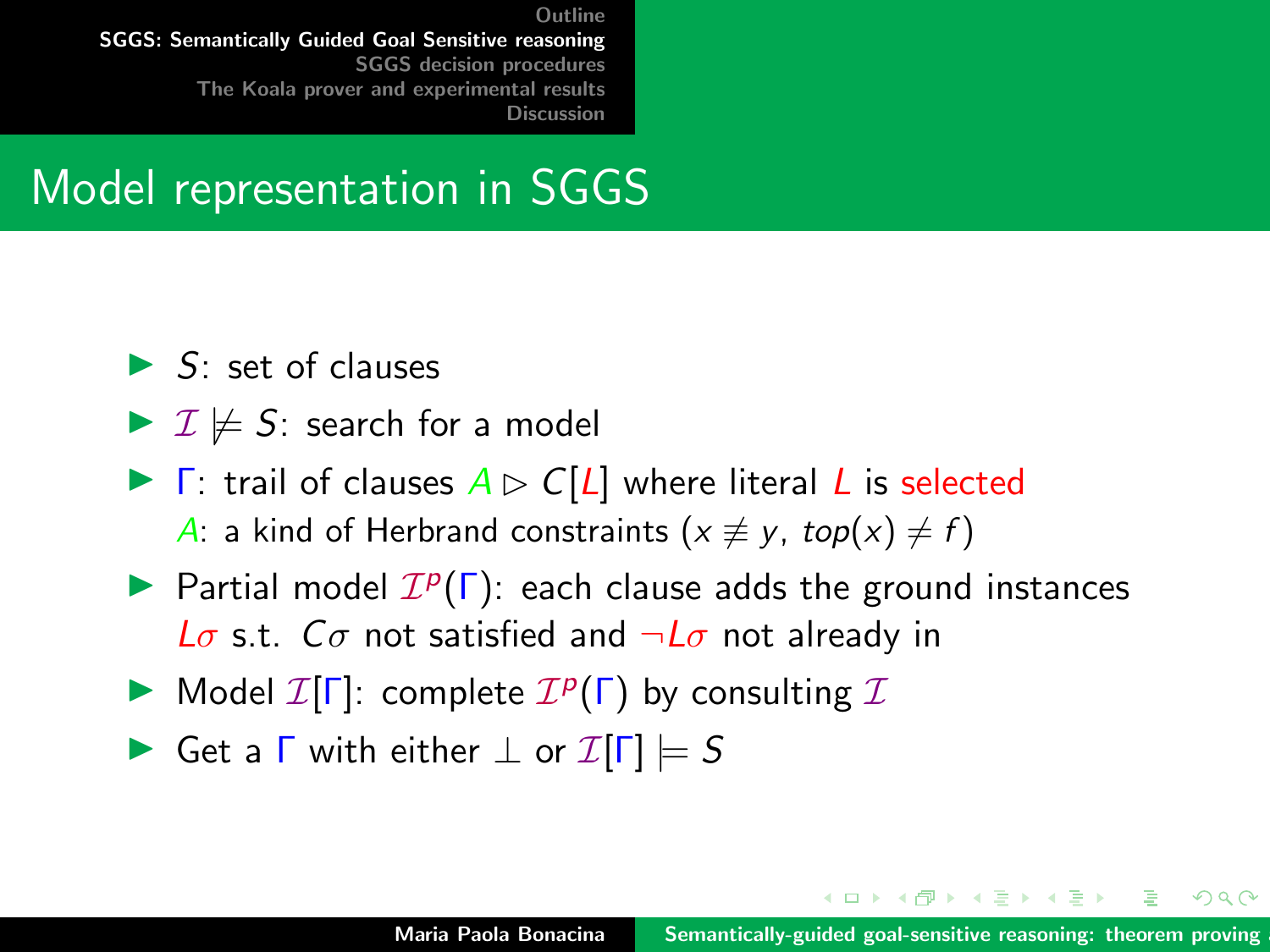# Example I (part I)

$$
\triangleright S \text{ contains } \{P(a), \neg P(x) \lor Q(f(y)), \neg P(x) \lor \neg Q(z)\}
$$

$$
\blacktriangleright \mathcal{I} \text{ is } \mathcal{I}^-\text{ (all-negative)}
$$

$$
\blacktriangleright \Gamma_0 \text{ is empty: } \mathcal{I}[\Gamma_0] = \mathcal{I} \not\models P(a)
$$

$$
\blacktriangleright \ \Gamma_1 = [P(a)] \text{ by SGGS-extension}
$$

$$
\blacktriangleright \mathcal{I}[\Gamma_1] \not\models \neg P(x) \vee Q(f(y))
$$

► 
$$
\Gamma_2 = [P(a)], \neg P(a) \lor [Q(f(y))]
$$
  
by SGGS-extension with mgu  $\alpha = \{x \leftarrow a\}$   
where  $\neg P(a)$  is assigned to  $[P(a)]$ 

メロメ メタメ メミメ メミメー

重

 $299$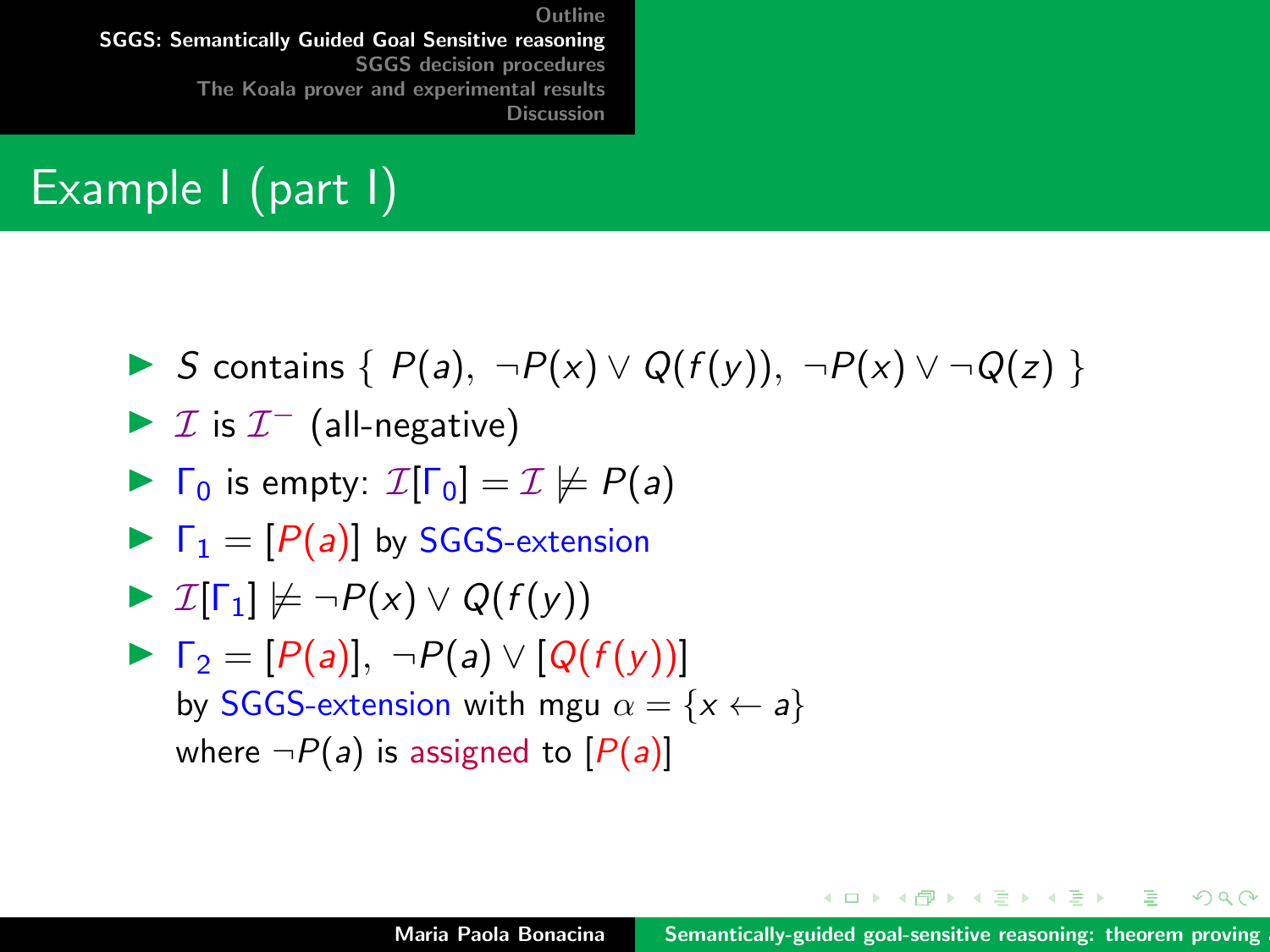## SGGS invariants I

- In Literal L is uniformly false in interpretation  $\mathcal{J}$  if  $\mathcal{J} \models \neg L$
- **IDE** Every literal in **F** must be *I*-true  $(I \models L)$  or *I*-false  $(I \models \neg L)$
- If a clause in  $\Gamma$  has  $I$ -false literals, one must be selected
- $\triangleright$  An *I*-true literal is selected only if all literals in the clause are  $\mathcal{I}$ -true:  $\mathcal{I}$ -all-true clause
- $\triangleright$  Disjoint prefix  $dp(\Gamma)$ : longest prefix where every selected literal contributes to  $\mathcal{I}[\Gamma]$  all its ground instances (no intersection of selected literals)

イロメ イ押 トラ ミトラ ミント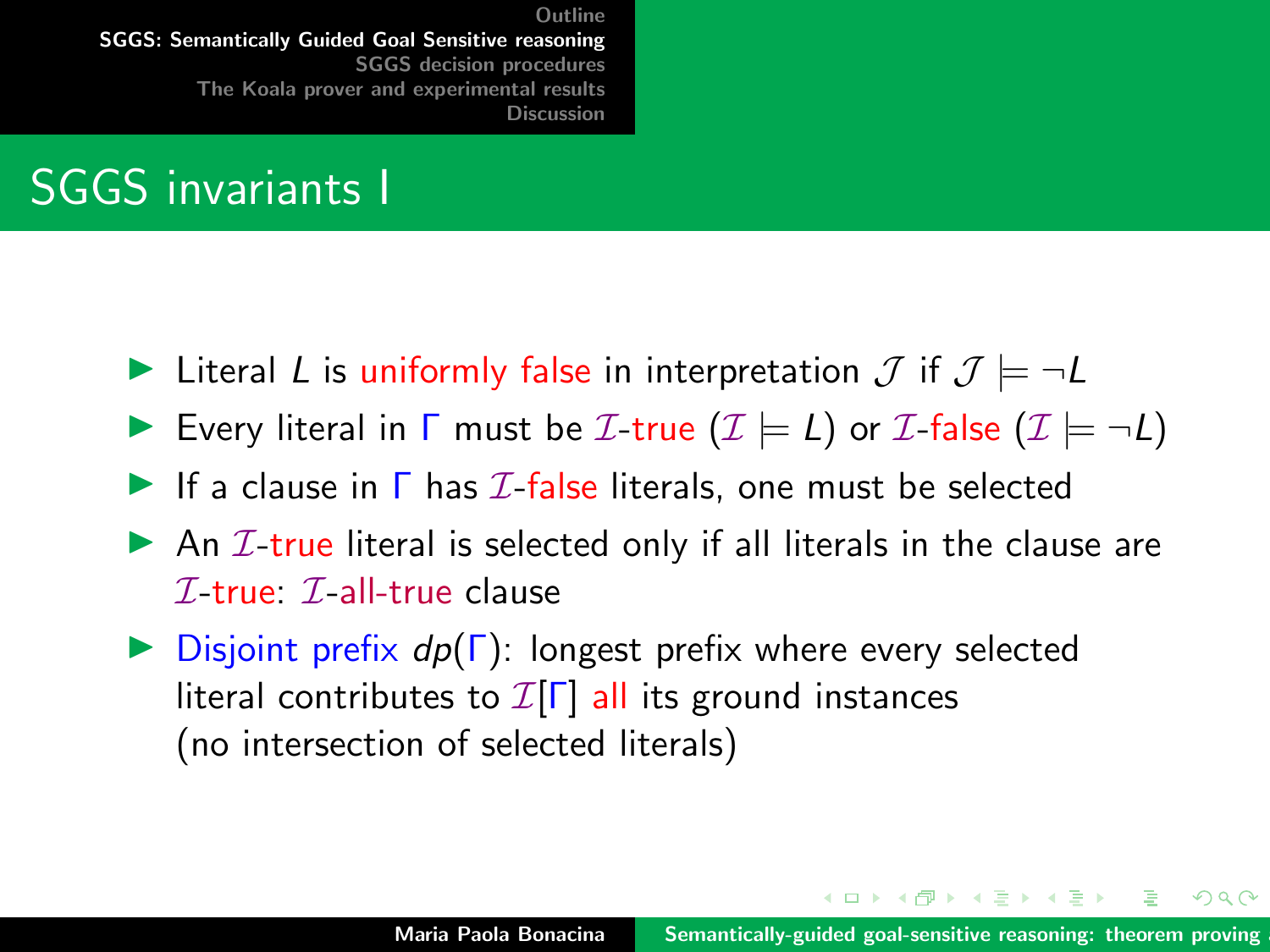## SGGS invariants II

- $\triangleright$  *I*-true literal *L* in *C<sub>i</sub>* made uniformly false in *I*[Γ] by the selection of *I*-false literal *M* in  $C_i$  ( $i < i$ ): L assigned to  $C_i$
- $\triangleright$  Non-selected  $\mathcal{I}\text{-true}$  literals must be assigned
- $\triangleright$  Selected *I*-true literals must be assigned if possible
- If assigned, a selected  $I$ -true literal is assigned rightmost

イロメ イ押 トラ ミトラ ミント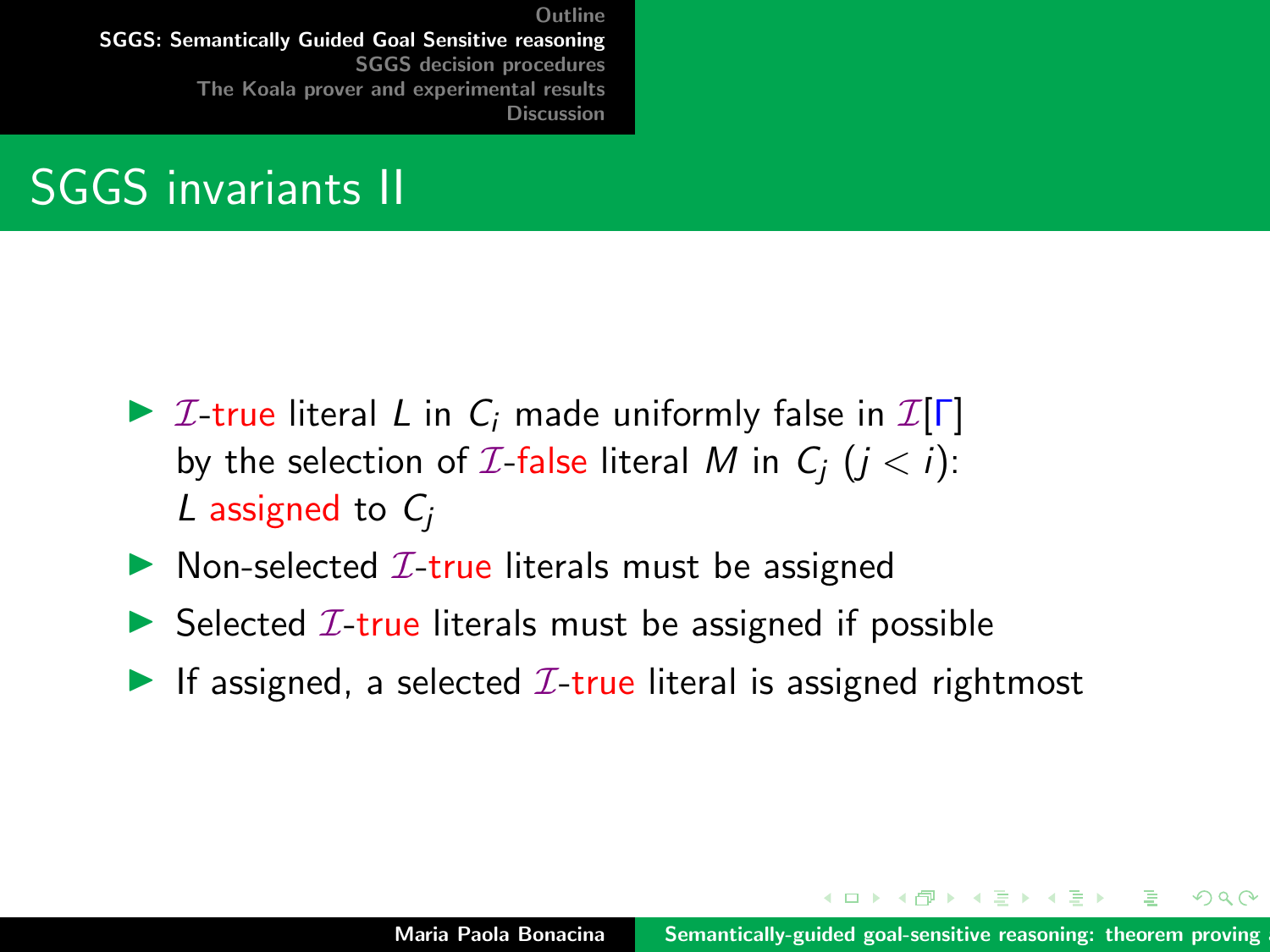# Example I (part II)

\n- *S* contains { 
$$
P(a), \neg P(x) \vee Q(f(y)), \neg P(x) \vee \neg Q(z)
$$
 }
\n- $\Gamma_2 = [P(a)], \neg P(a) \vee [Q(f(y))]$
\n- $\mathcal{I}[\Gamma_2] \not\models \neg P(x) \vee \neg Q(z)$
\n- $\Gamma_3 = [P(a)], \neg P(a) \vee [Q(f(y))], \neg P(a) \vee [\neg Q(f(y))]$
\n- by SGGS-extension with mgu  $\alpha = \{x \leftarrow a, z \leftarrow f(y)\}$
\n

where  $\neg P(a)$  is assigned to  $[P(a)]$ 

► Conflict:  $\neg P(a) \vee [\neg Q(f(y))]$  is an  $\mathcal{I}$ <sup>-</sup>-all-true conflict clause (all its literals are assigned)

イロメ イ押 トイラト イラトー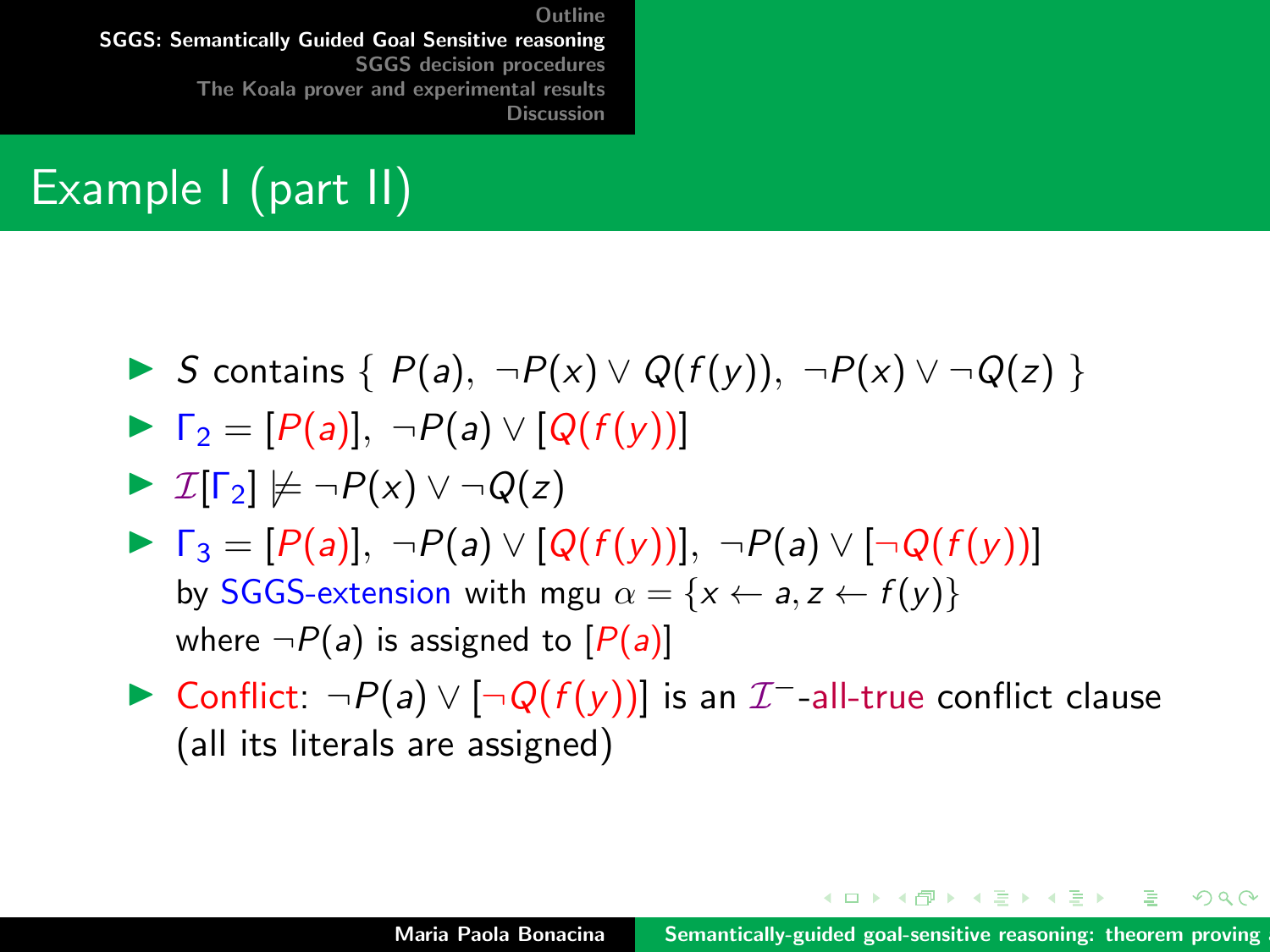#### First-order clausal propagation

$$
\mathcal{C} = \mathcal{L}_1 \vee \ldots [\mathcal{L}_j] \vee \ldots \vee \mathcal{L}_k
$$

- $\triangleright$  Conflict clause: for all *i*,  $1 \le i \le k$ ,  $\mathcal{I}[\Gamma] \models \neg L_i$
- $\blacktriangleright$  Implied literal and justification: for all i,  $1 \le i \ne j \le k$ ,  $\mathcal{I}[\Gamma] \models \neg L_i$  and  $\mathcal{I}[\Gamma] \models L_i$
- $\blacktriangleright$  All justifications are in the disjoint prefix
- $\triangleright$  *I*-all-true clause: either conflict clause or justification

イロメ イ押 トラ ミトラ ミント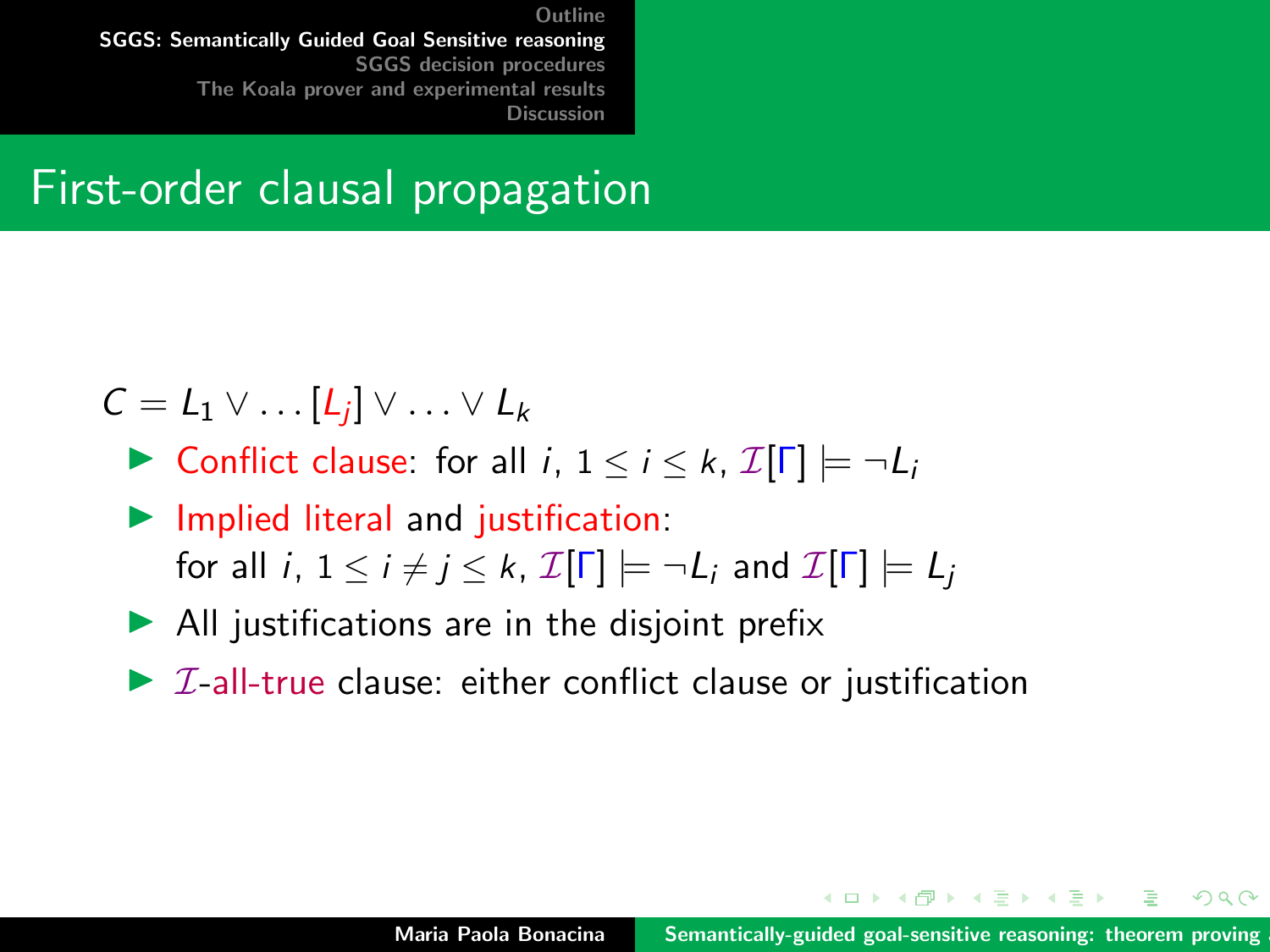#### Example I (part III): SGGS finds a refutation

- I S contains  $\{P(a), \neg P(x) \lor Q(f(y)), \neg P(x) \lor \neg Q(z)\}$
- $\blacktriangleright \Gamma_3 = [P(a)], \neg P(a) \vee [Q(f(y))], \neg P(a) \vee [\neg Q(f(y))]$
- $\blacktriangleright \Gamma_4 = [P(a)], \neg P(a) \vee [\neg Q(f(y))], \neg P(a) \vee [Q(f(y))]$ by SGGS-move:  $\mathcal{I}[\Gamma_A] \models \neg Q(f(v))$ Conflict:  $\neg P(a) \vee [Q(f(y))]$  is a conflict clause
- $\blacktriangleright \Gamma_5 = [P(a)], \neg P(a) \vee [\neg Q(f(y))], [\neg P(a)]$  by SGGS-resolution: the SGGS-resolvent replaces the non- $\mathcal{I}^+$ -all-true parent
- $\blacktriangleright \ \Gamma_6 = [\neg P(a)], \ [P(a)], \ \neg P(a) \vee [\neg Q(f(y))]$  by SGGS-move
- $\blacktriangleright \ \Gamma_7 = [\neg P(a)], \ \bot, \ \neg P(a) \vee [\neg Q(f(y))]$  by SGGS-resolution

イロメ イ押 トイラ トイラメー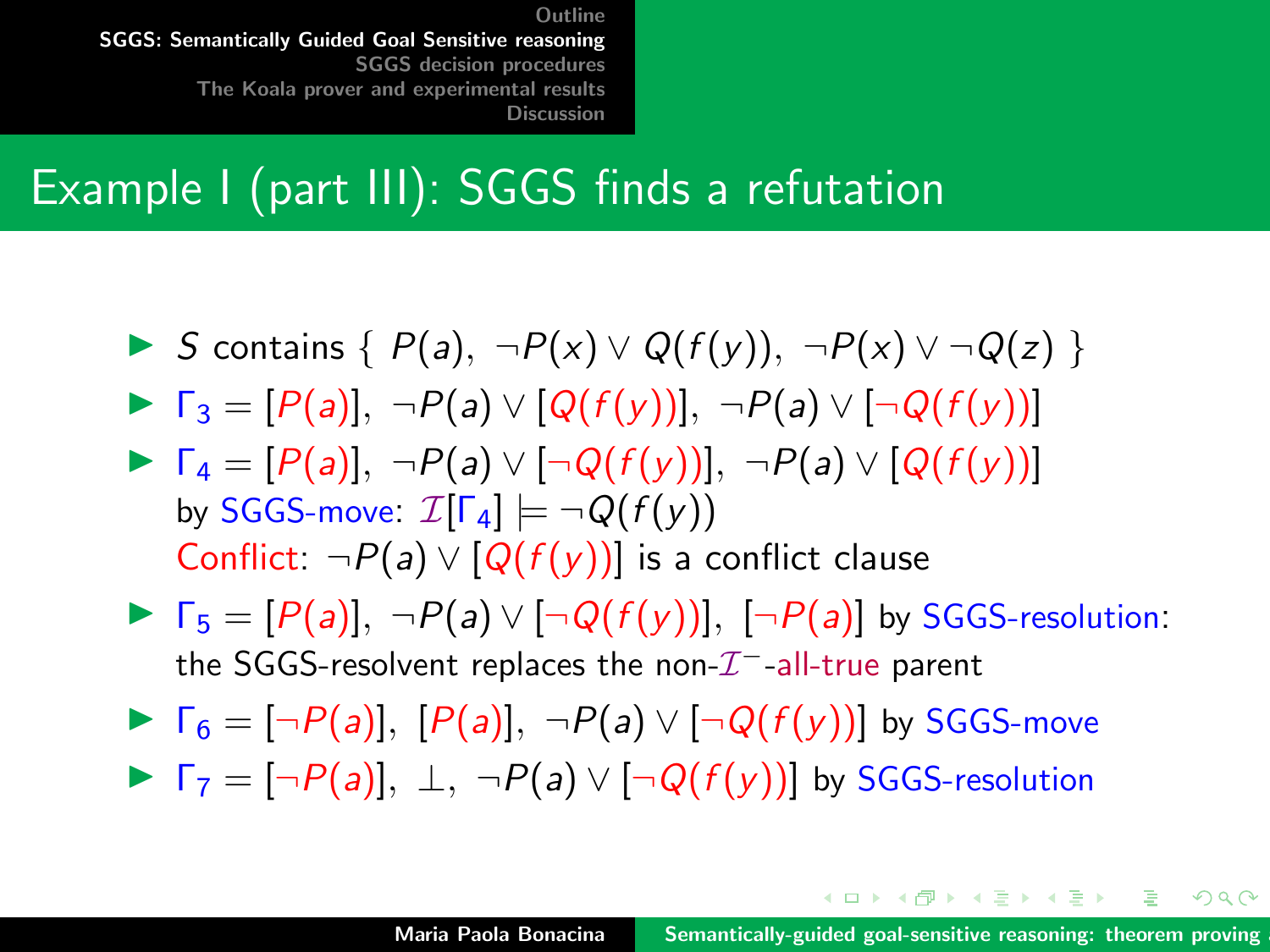#### The SGGS inference system I

- $\triangleright$  Model search:  $SGGS$ -extension with literal selection analogue of decision in CDCL
- $\triangleright$  Conflict solving: if the conflict clause  $C[L]$  is  $\mathcal{I}$ -all-true:
	- $\triangleright$  SGGS-move it to the left of the clause L is assigned to
	- $\triangleright$  Analogue of learning and backjumping in CDCL as  $C[L]$  enters the disjoint prefix with L as implied literal with justification C

イロト イ団 トイラトイラ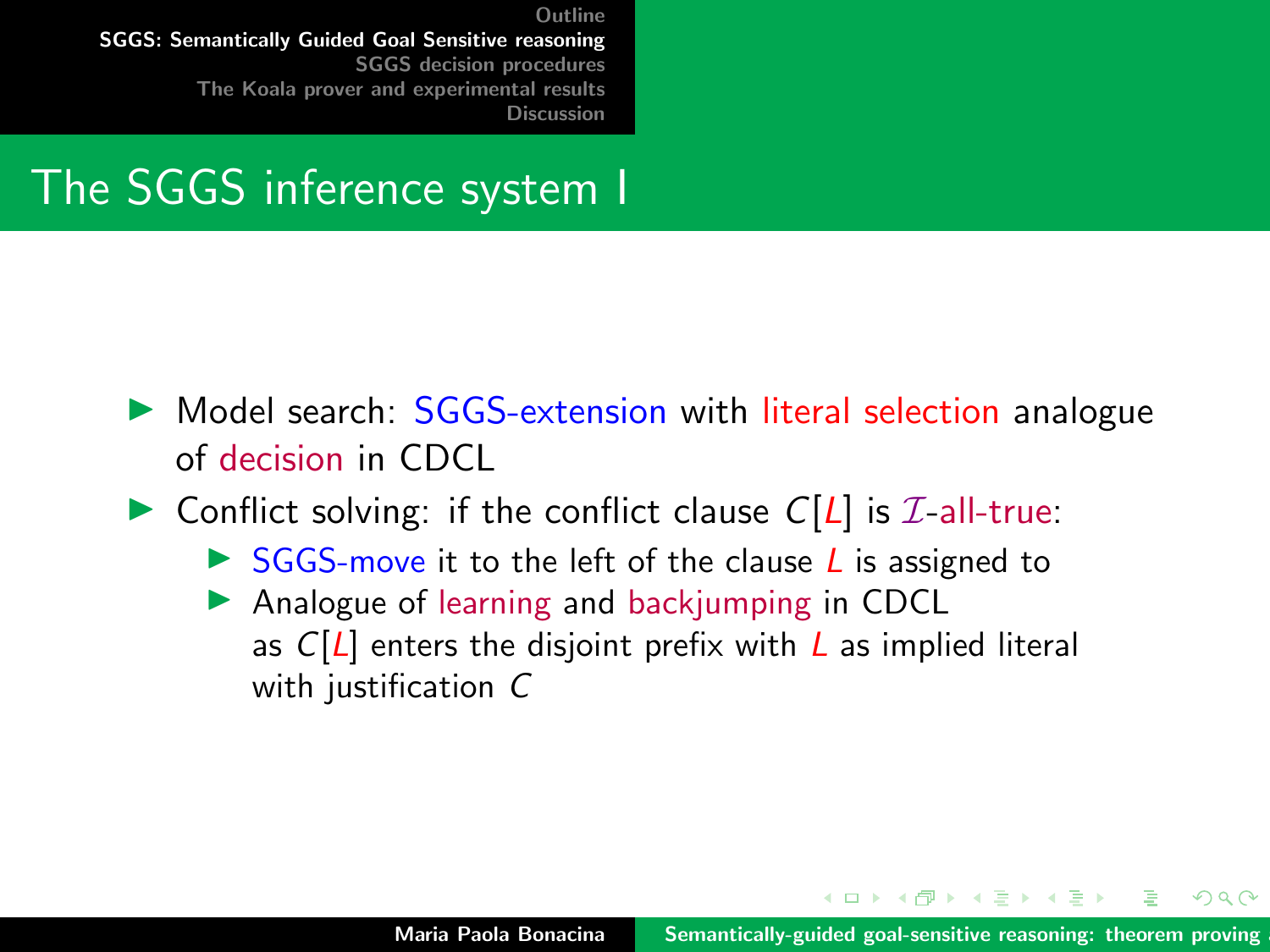#### The SGGS inference system II

If the conflict clause  $C[L]$  is not  $\mathcal{I}$ -all-true:

- $\triangleright$  SGGS-resolve an  $\mathcal I$ -false literal in  $C[L]$  with an  $\mathcal I$ -true selected literal in a justification: analogue of explanation in CDCL
- $\blacktriangleright$  The SGGS-resolvent is still a conflict clause and replaces the parent conflict clause
- $\triangleright$  SGGS-extension ensures that all *I*-false literals in  $C[L]$  can be resolved away: get either  $\perp$  or an  $\mathcal{I}\text{-}$ all-true conflict clause

イロメ マ桐 トマ ヨ トマ ヨメ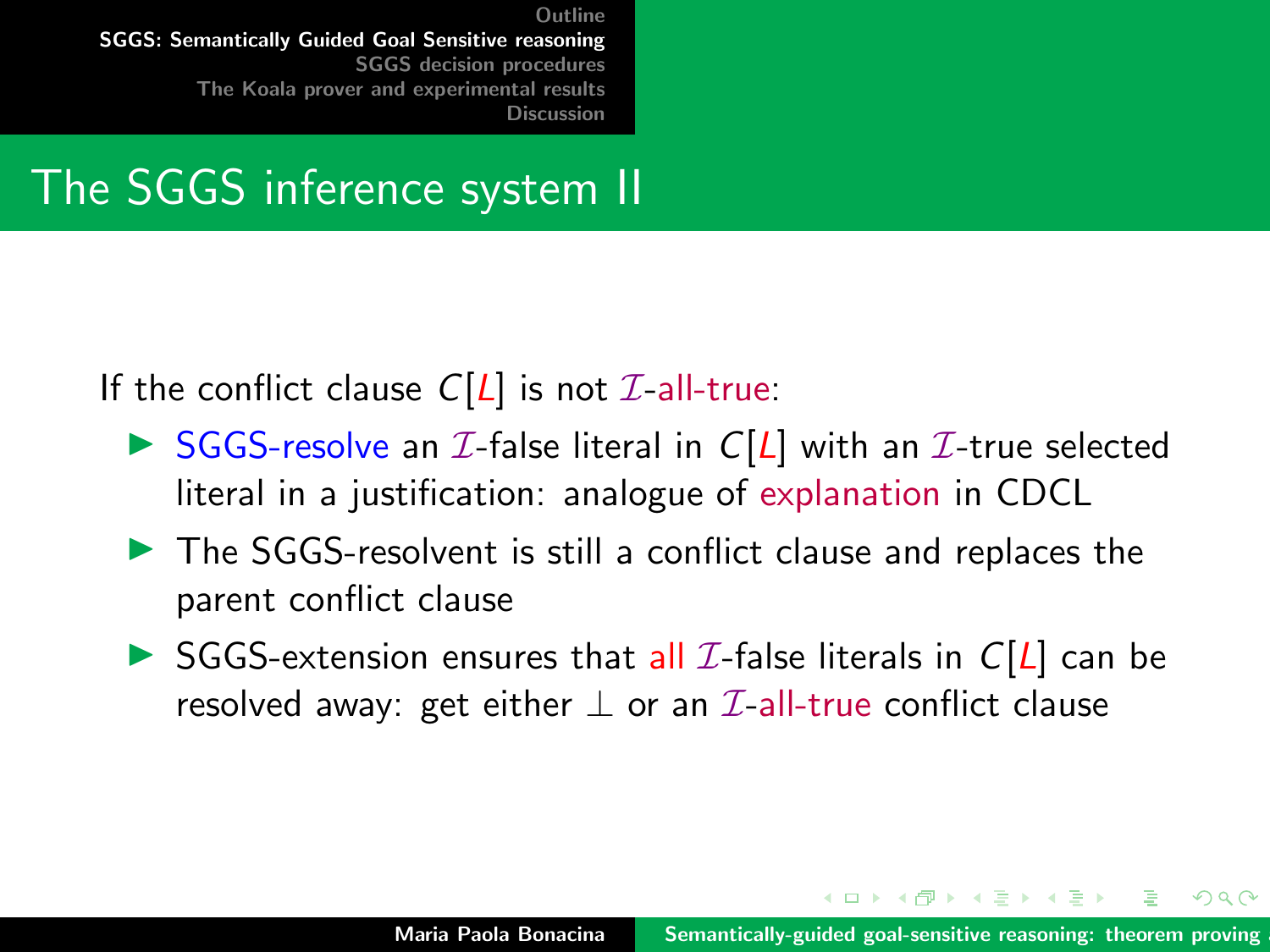## Example II: SGGS finds a model (part I)

- $\blacktriangleright$  S contains  $\blacktriangleright$   $P(x, x, a),$   $P(x, y, w) \vee P(y, z, w) \vee \neg P(x, z, w)$ 
	- $\blacktriangleright \neg P(x, x, b), \quad P(x, z, w) \lor \neg P(x, y, w) \lor \neg P(y, z, w)$
- $\blacktriangleright$  *I* is  $I^-$  (all-negative)
- $\blacktriangleright \Gamma_1 = [P(x, x, a)]$
- $\blacktriangleright$   $\Gamma_2 = [P(x, x, a)], P(x, y, a) \vee [P(y, x, a)] \vee \neg P(x, x, a)$ by SGGS-extension with mgu  $\alpha = \{z \leftarrow x, w \leftarrow a\}$ (selecting  $P(x, y, a)$  makes no difference)

イロメ マ桐 トマ ヨ トマ ヨメ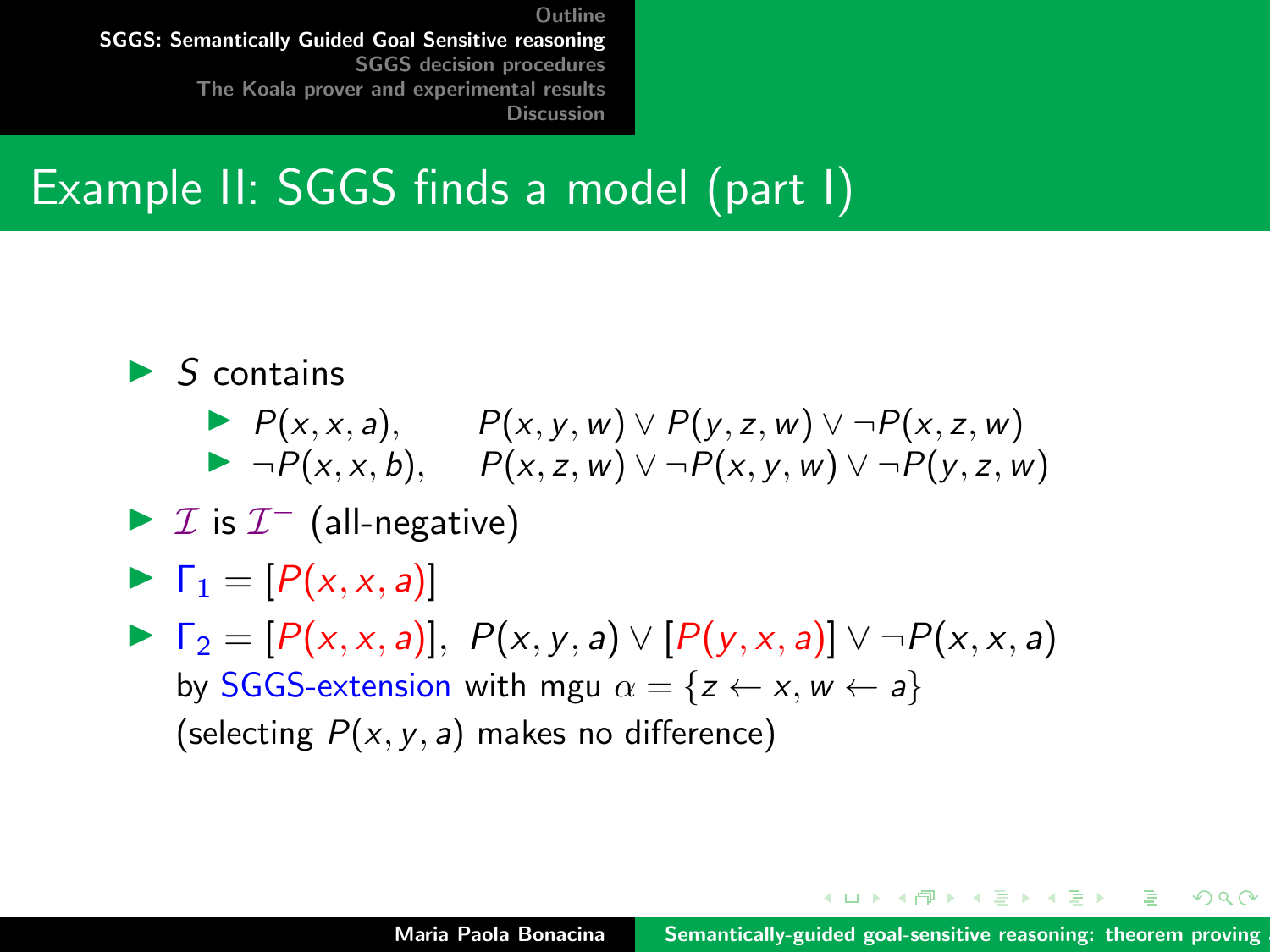# Example II (part II)

- $\blacktriangleright$  S contains  $\blacktriangleright$   $P(x, x, a),$   $P(x, y, w) \vee P(y, z, w) \vee \neg P(x, z, w)$  $\blacktriangleright \neg P(x, x, b), \quad P(x, z, w) \lor \neg P(x, y, w) \lor \neg P(y, z, w)$  $\blacktriangleright \ \Gamma_2 = [P(x, x, a)], P(x, y, a) \vee [P(y, x, a)] \vee \neg P(x, x, a)$ the two selected literals have non-empty intersection  $\blacktriangleright \ \Gamma_3 = [P(x, x, a)], P(x, x, a) \vee [P(x, x, a)] \vee \neg P(x, x, a),$  $y \not\equiv x \triangleright P(x, y, a) \vee [P(y, x, a)] \vee \neg P(x, x, a)$ by SGGS-splitting to remove the intersection
- $\triangleright$  SGGS-splitting introduces constraints

イロト イ押 トイモト イモトー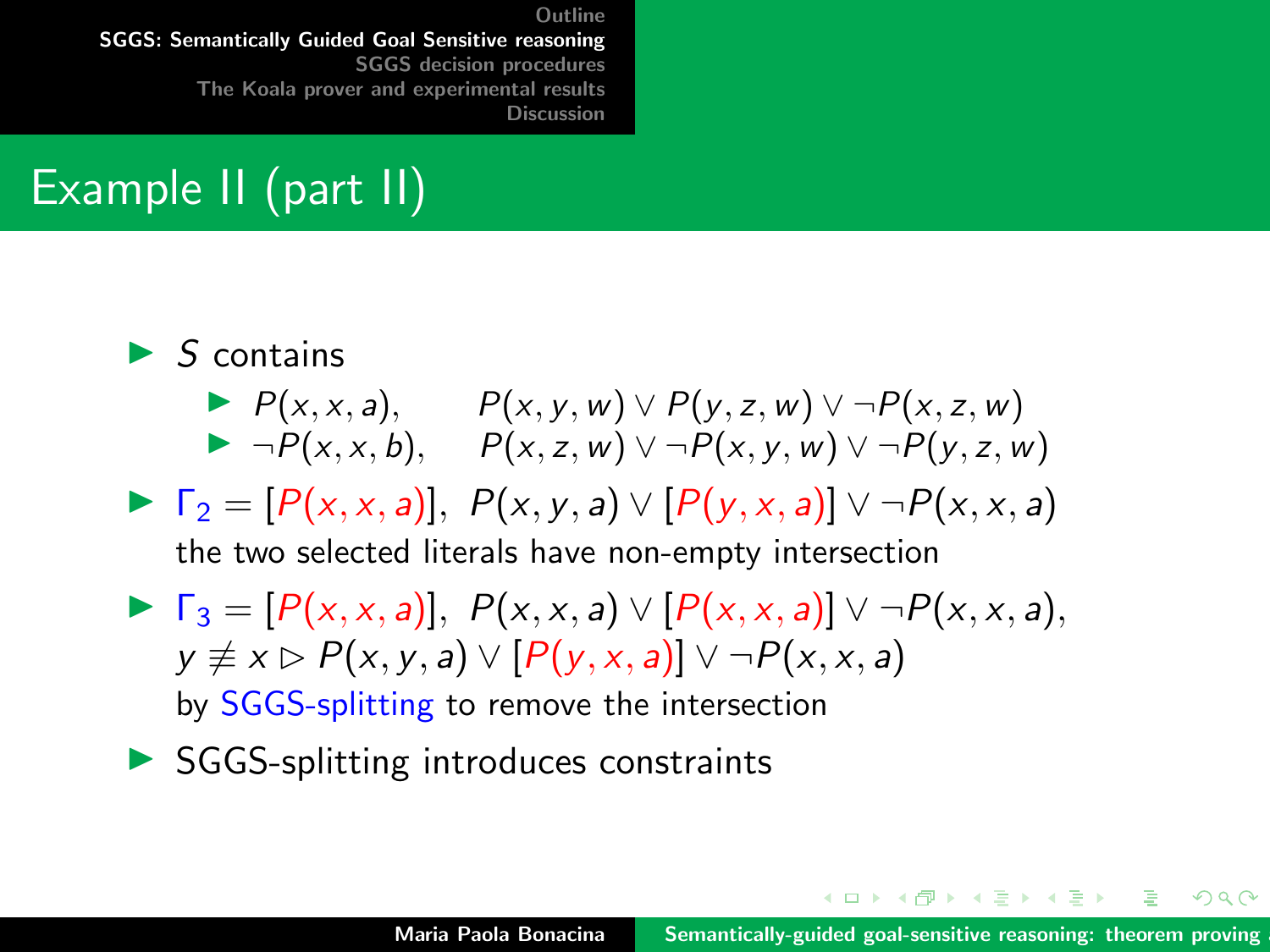# Example II (part III)

- $\blacktriangleright$  S contains
	- $\blacktriangleright$  P(x, x, a),  $P(x, y, w) \vee P(y, z, w) \vee \neg P(x, z, w)$  $\blacktriangleright \neg P(x, x, b), \quad P(x, z, w) \lor \neg P(x, y, w) \lor \neg P(y, z, w)$
- $\blacktriangleright \ \Gamma_3 = [P(x, x, a)], P(x, x, a) \lor [P(x, x, a)] \lor \neg P(x, x, a),$  $y \not\equiv x \triangleright P(x, y, a) \vee [P(y, x, a)] \vee \neg P(x, x, a)$ the second clause is disposable
- $\blacktriangleright \Gamma_4 = [P(x, x, a)], y \not\equiv x \triangleright P(x, y, a) \vee [P(y, x, a)] \vee \neg P(x, x, a)$ by SGGS-deletion
- $\triangleright$   $\mathcal{I}[\Gamma_4] \models S$ : SGGS halts
- $\blacktriangleright$  This set of clauses is in FPR

イロト イ押 トイモト イモトー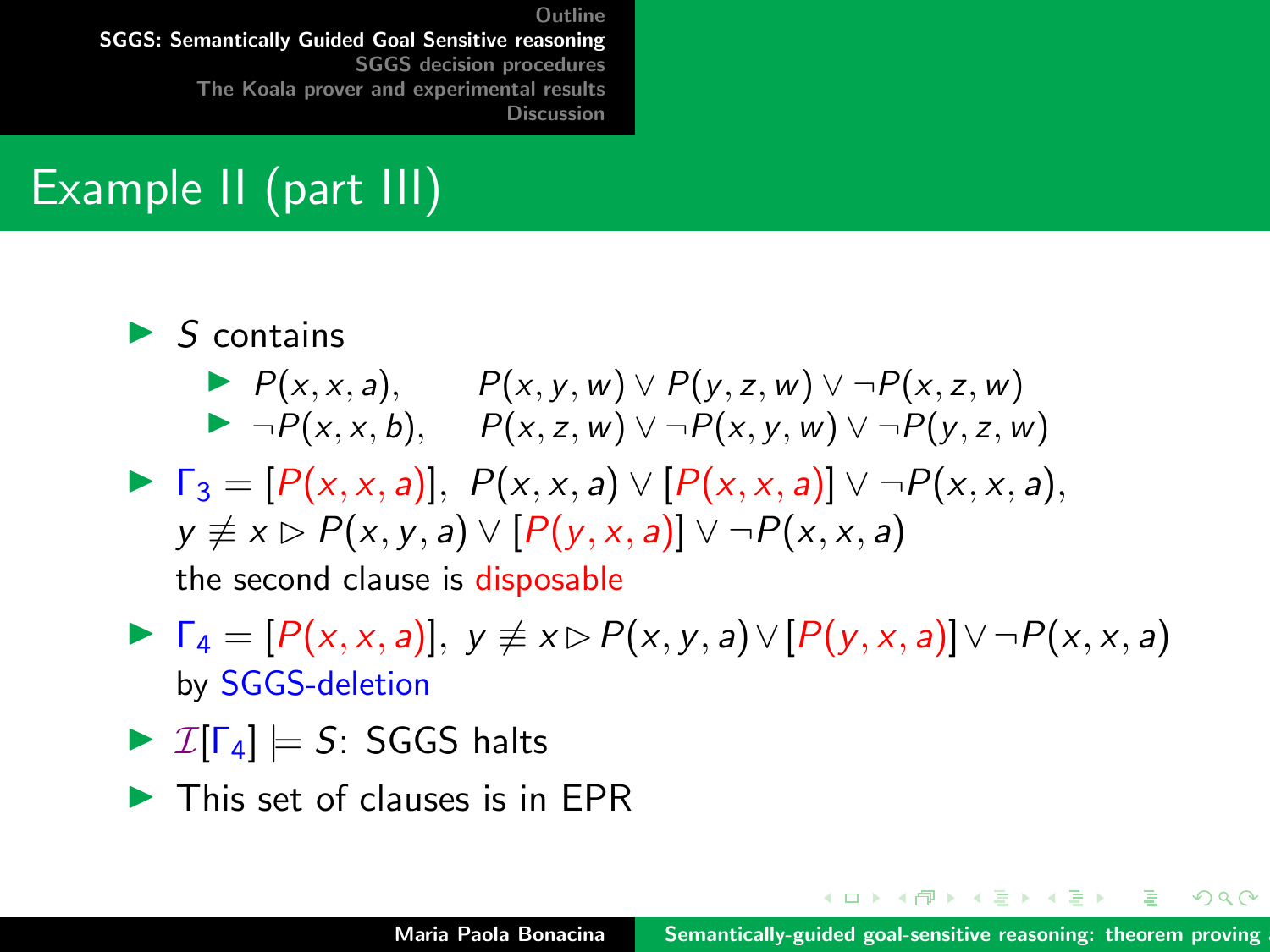# Effectively PRopositional Logic (EPR)

- $\blacktriangleright$  Also known as the Bernays-Schönfinkel class
- Sentences of the form  $\exists^*\forall^*\varphi$  $\varphi$ : formula with neither quantifiers nor functions (constants allowed)
- ▶ Clausal form: replace ∃-quantified variables by Skolem constants; no function symbols; finite Herbrand base; decidable
- $\triangleright$  But not decidable (directly) by hyperresolution

イロメ イ押 トラ ミトラ ミント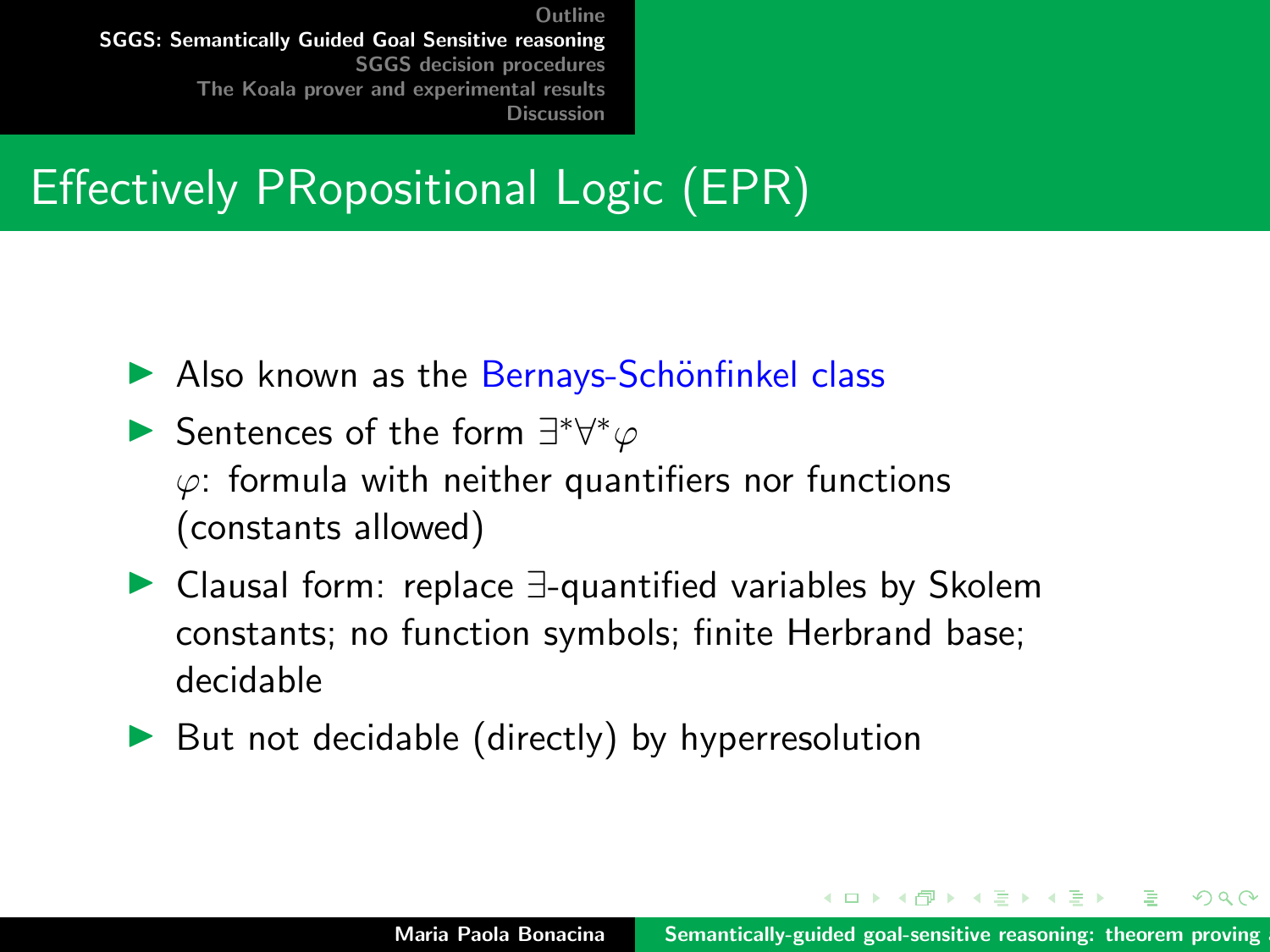#### Recall what is hyperresolution

- $\triangleright$  Semantic resolution: generate only resolvents false in  $I$
- ► Hyperresolution: semantic resolution with  $\mathcal{I}^-$  or  $\mathcal{I}^+$ : sign-based semantic guidance
- $\triangleright$  Positive hyperresolution: resolve a non-positive clause C with as many positive clauses as needed to resolve away with a simultaneous mgu all negative literals in C and get a positive resolvent (false in  $\mathcal{I}^-$ )
- $\blacktriangleright$  Negative hyperresolution: dual with  $\mathcal{I}^+$

イロメ イ押 トラ ミトラ ミト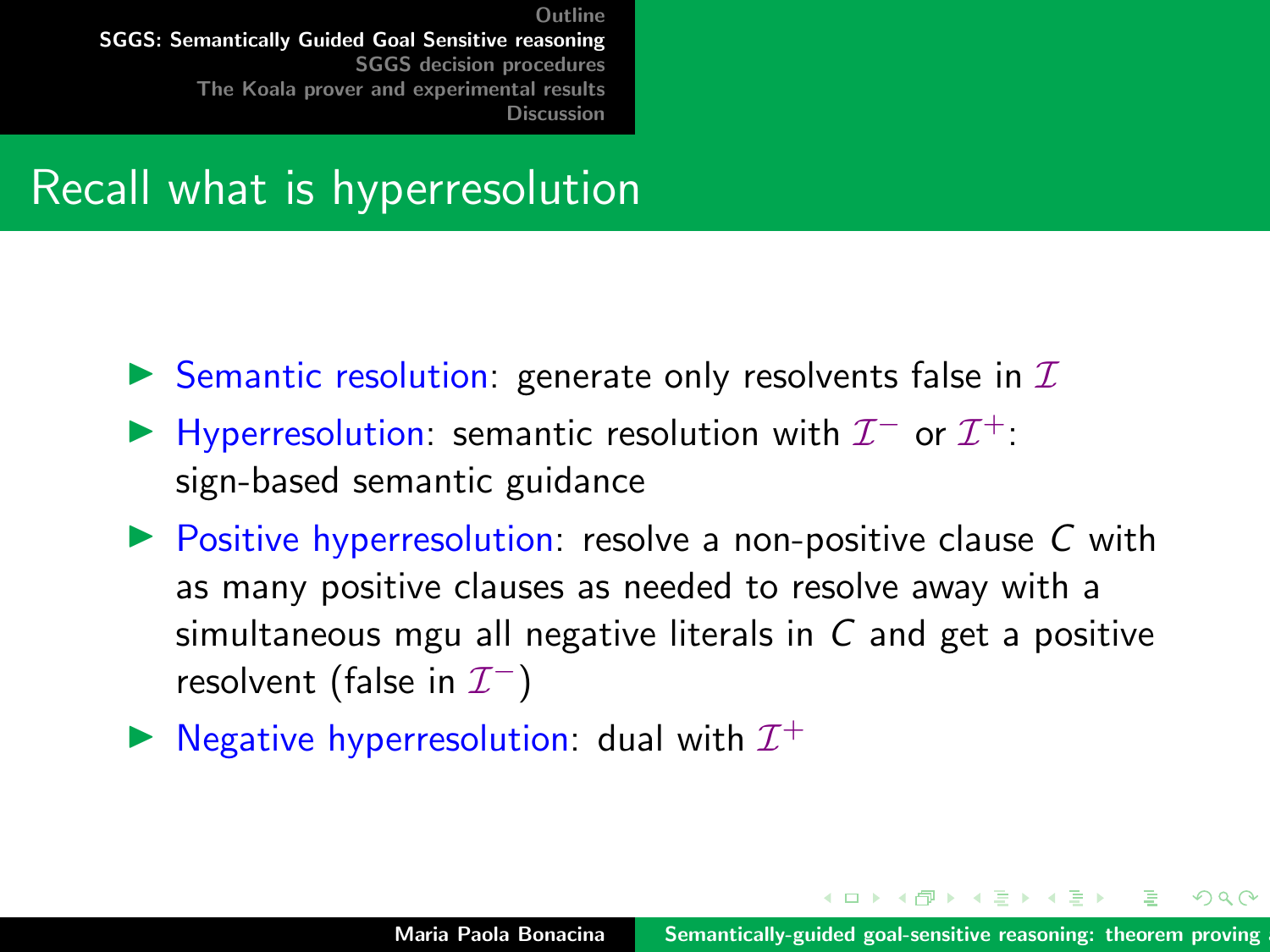#### Hyperresolution does not decide EPR (directly)

- $\blacktriangleright$  S contains
	- $\blacktriangleright$  P(x, x, a),  $P(x, y, w) \lor P(y, z, w) \lor \neg P(x, z, w)$  $\blacktriangleright \neg P(x, x, b), \quad P(x, z, w) \lor \neg P(x, y, w) \lor \neg P(y, z, w)$
- $\triangleright$  Positive hyperresolution generates infinitely many clauses from  $P(x, x, a)$  and  $P(x, y, w) \vee P(y, z, w) \vee \neg P(x, z, w)$
- $\triangleright$  Negative hyperresolution generates infinitely many clauses from  $\neg P(x, x, b)$  and  $P(x, z, w) \lor \neg P(x, y, w) \lor \neg P(y, z, w)$
- SGGS decides EPR: let's see why

イロメ マ桐 トマ ヨ トマ ヨメ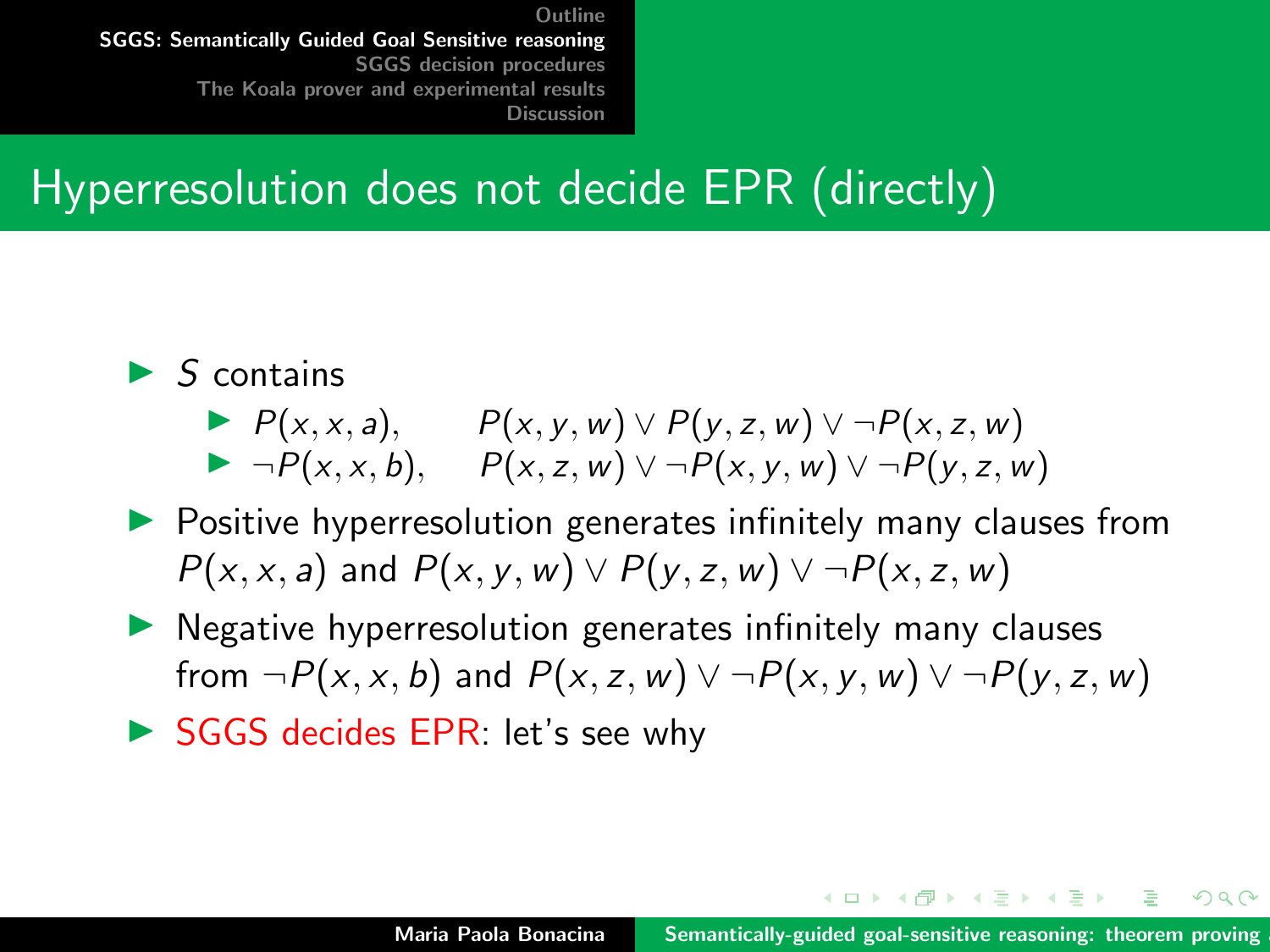#### How SGGS makes progress

- $\triangleright$  Suppose  $\bot \notin \Gamma$  and  $\mathcal{I}[\Gamma] \not\models S$
- If  $\Gamma = dp(\Gamma)$ : as  $\mathcal{I}[\Gamma] \not\models C$  for some clause  $C \in S$ , extend  $\Gamma$ hence I[Γ] (SGGS-extension)
- If  $\Gamma \neq dp(\Gamma)$ : expose intersection (SGGS-splitting) and remove it (SGGS-deletion or SGGS-resolution) or solve conflict (SGGS-resolution, SGGS-splitting, SGGS-move)
- $\triangleright$  Non-termination may come only from infinitely many SGGS-extensions

イロメ マ桐 トマ ヨ トマ ヨメ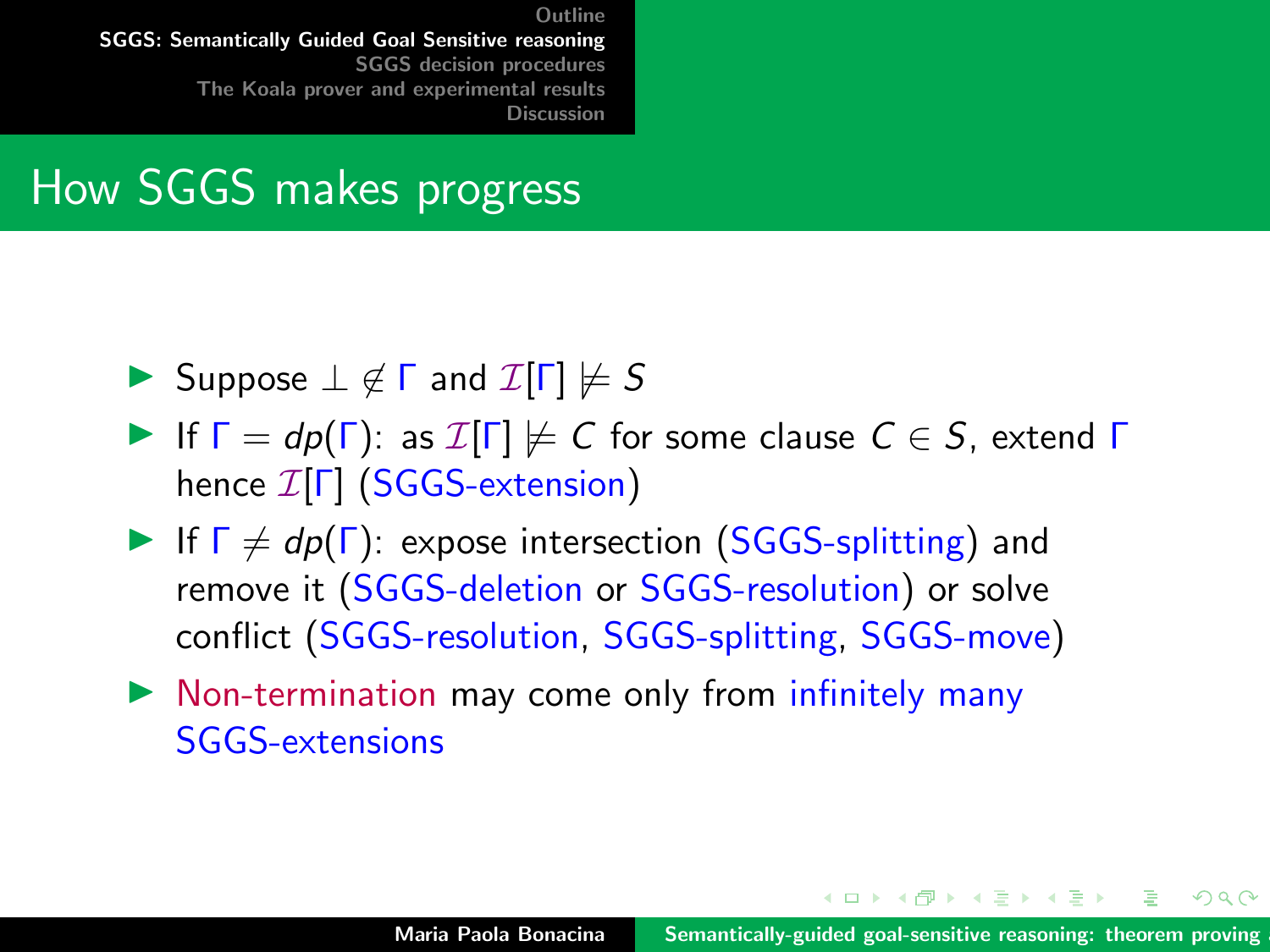#### Fairness of an SGGS-derivation

- $\triangleright$  Makes progress whenever  $\bot \notin \Gamma$  and  $\mathcal{I}[\Gamma] \not\models S$
- ▶ Applies SGGS-deletion eagerly
- $\triangleright$  Every SGGS-extension that adds a conflict clause is bundled with conflict solving
- ▶ Does not neglect inferences on shorter prefixes to work on longer ones
- $\triangleright$  Ordering  $>^c$  on SGGS trails
- $\triangleright$   $>$ <sup>c</sup> is well-founded on trails of bounded length
- $\triangleright$  Limit  $\Gamma_{\infty}$  of a fair derivation: all prefixes stabilize eventually

イロメ イ押 トイラト イラトー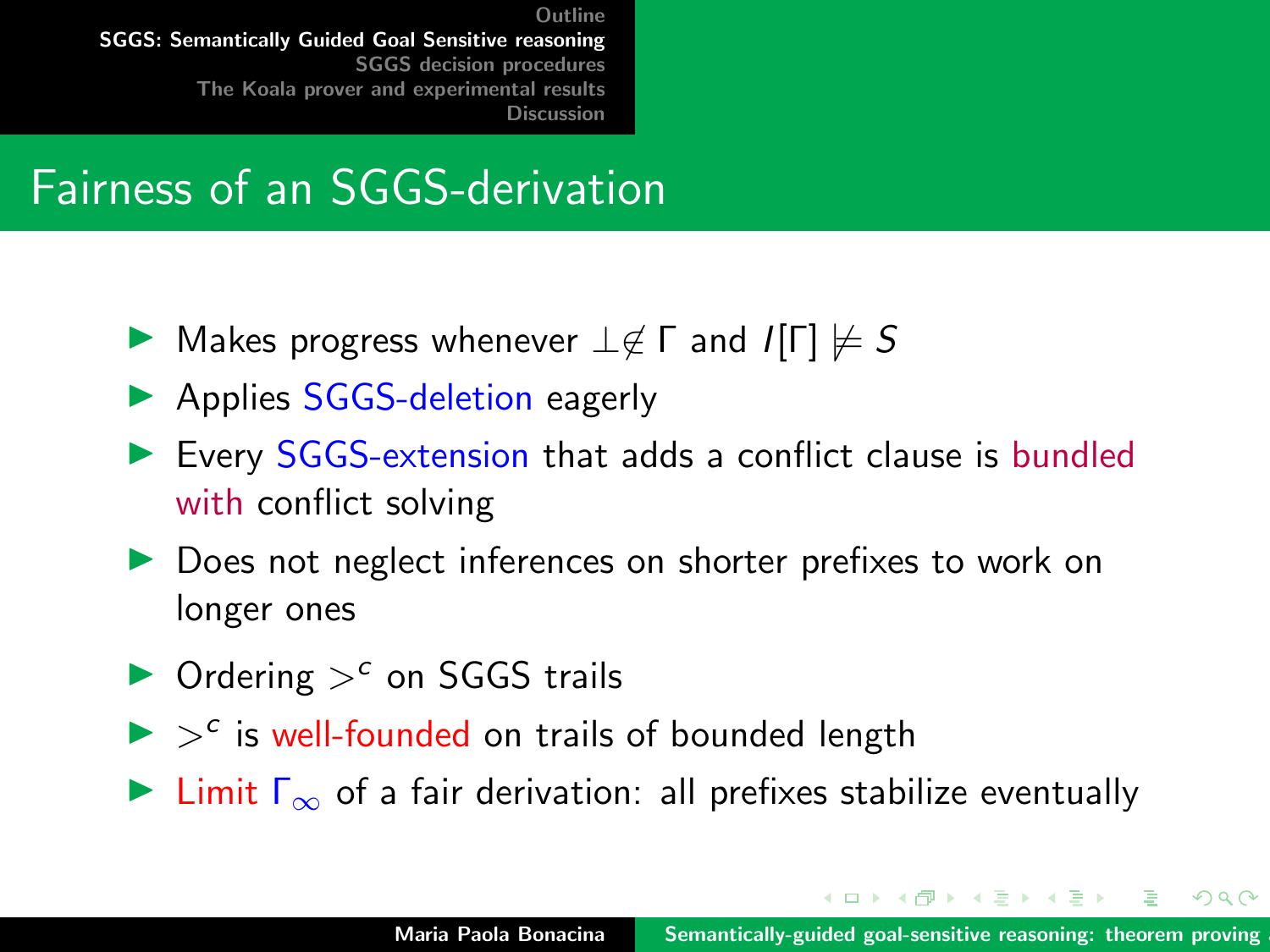#### Fundamental theorems about SGGS

- $\triangleright$  S: input set of clauses
- $\triangleright$  A descending chain of length-bounded trails is finite
- $\triangleright$  A fair derivation is a descending chain
- $\triangleright$  SGGS is refutationally complete: if S is unsatisfiable, SGGS halts with a refutation
- $\triangleright$  SGGS is model-complete in the limit: if S is satisfiable,  $\mathcal{I}[\Gamma_{\infty}] \models S$

イロメ マ桐 トマ ヨ トマ ヨメ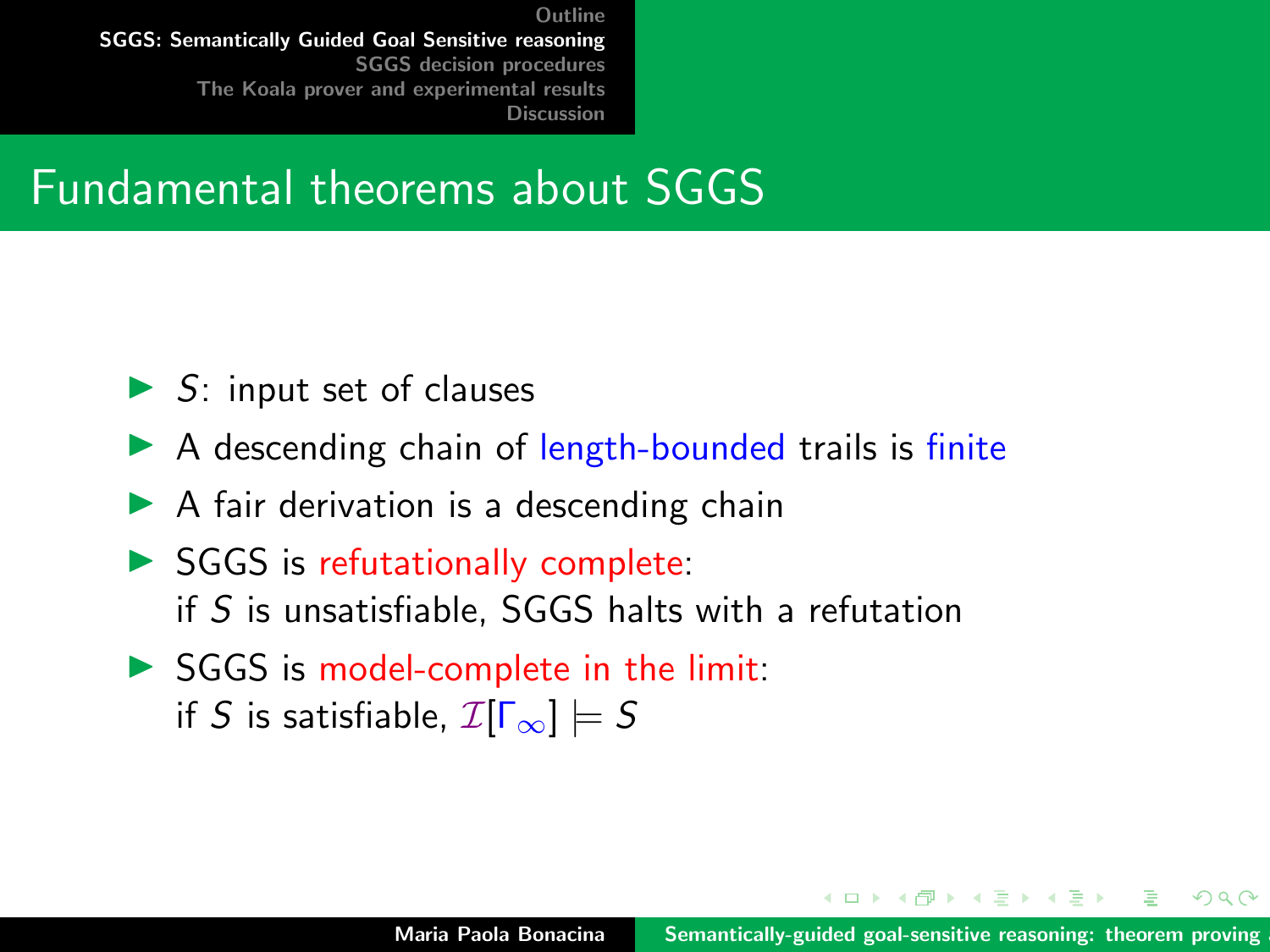#### <span id="page-22-0"></span>Three approaches to get SGGS decision procedures

- 1. Show that the length of SGGS-trails is bounded
- 2. Show that if hyperresolution halts so does SGGS
- 3. Show that only finitely many SGGS-extensions can apply

 $4.47 \times 4.77 \times 4.77$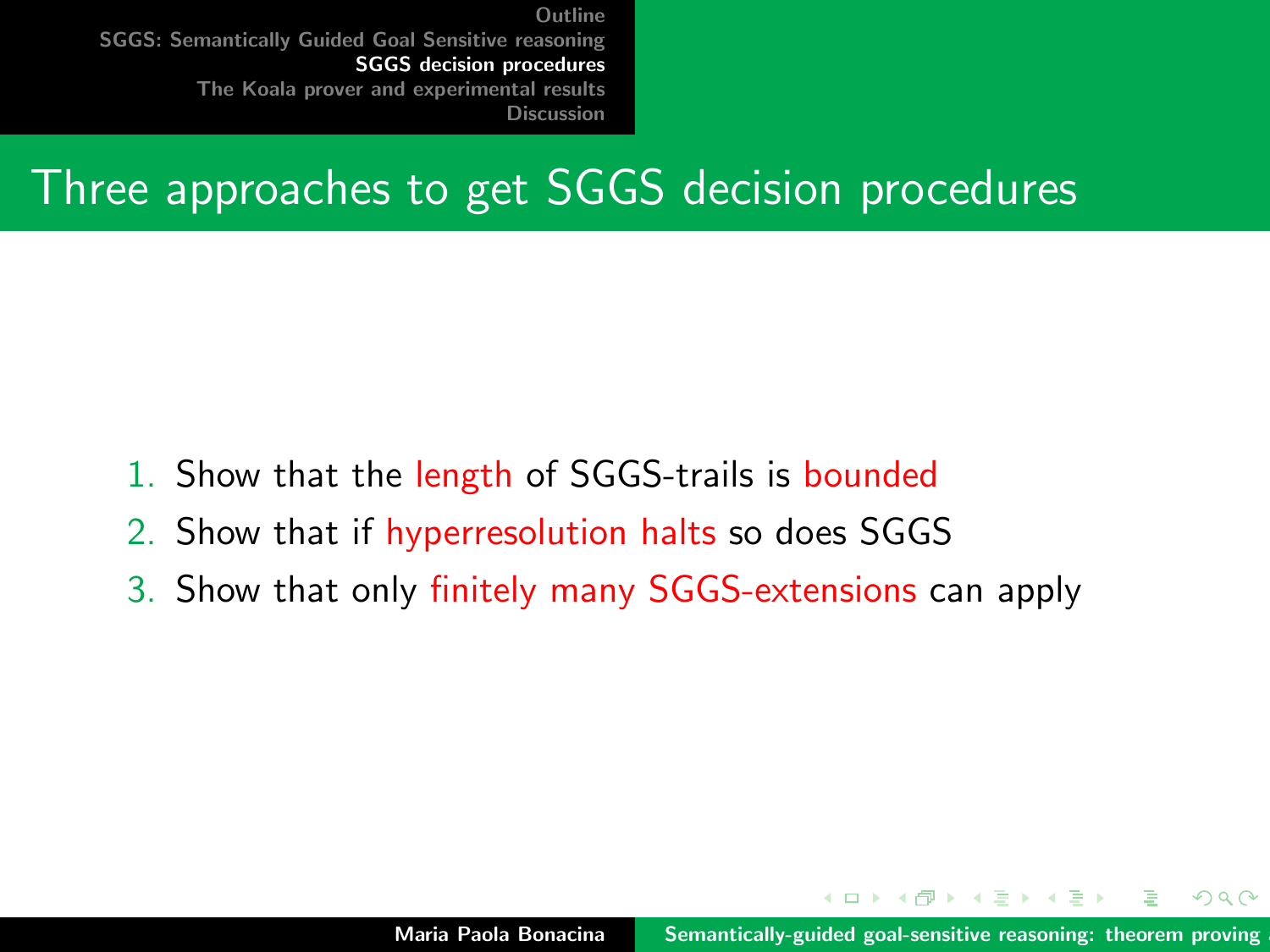#### First approach: finite basis

- $\triangleright$  S: input set of clauses
- $\triangleright$  H its Herbrand universe and A its Herbrand base
- $\blacktriangleright$  Finite basis: finite subset  $\mathcal{B} \subseteq \mathcal{A}$
- $\blacktriangleright$  Finite set  $\mathcal{H}(\mathcal{B}) \subseteq \mathcal{H}$  of the ground subterms of atoms in  $\mathcal{B}$
- An SGGS-derivation is in the finite basis  $\beta$  if all ground instances of all clauses ever appearing on the trail are made of atoms in  $\beta$

イロメ イ押 トラ ミトラ ミント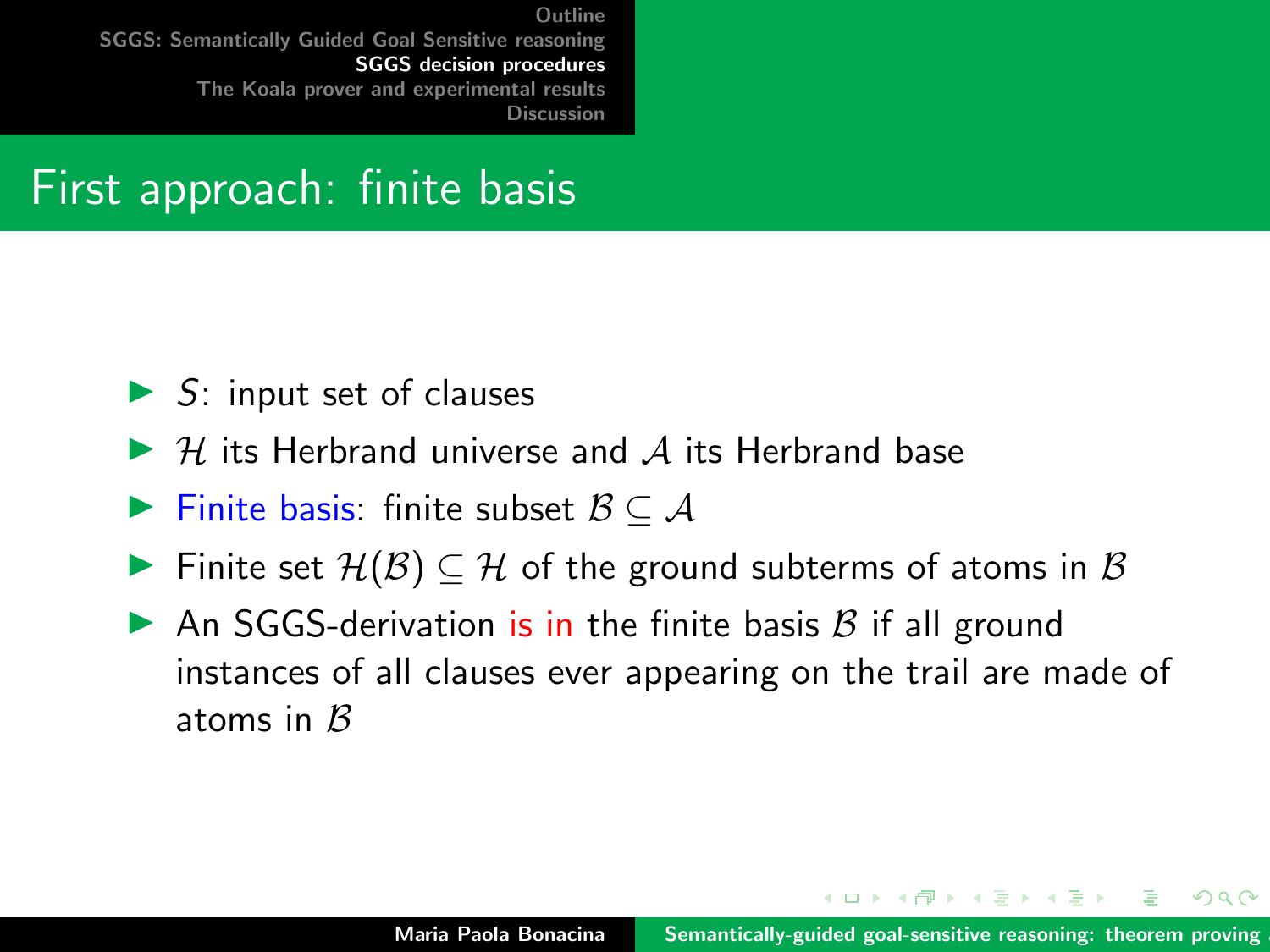#### Termination of SGGS in a finite basis

- Input set S and finite basis  $\beta$
- If a fair SGGS-derivation is in  $B_1$ :
	- At all stages the length of the trail is upper bounded by  $|\mathcal{B}|$  $(|\Gamma_j| \leq |\mathcal{B}| + 1$  and  $|\Gamma_j| \leq |\mathcal{B}|$  if  $dp(\Gamma_j) = \Gamma_j)$
	- $\blacktriangleright$  The derivation is finite
	- If S is satisfiable then it has a model of cardinality  $|\mathcal{H}(\mathcal{B})| + 1$ that can be extracted from the final Γ

イロメ イ押 トラ ミトラ ミント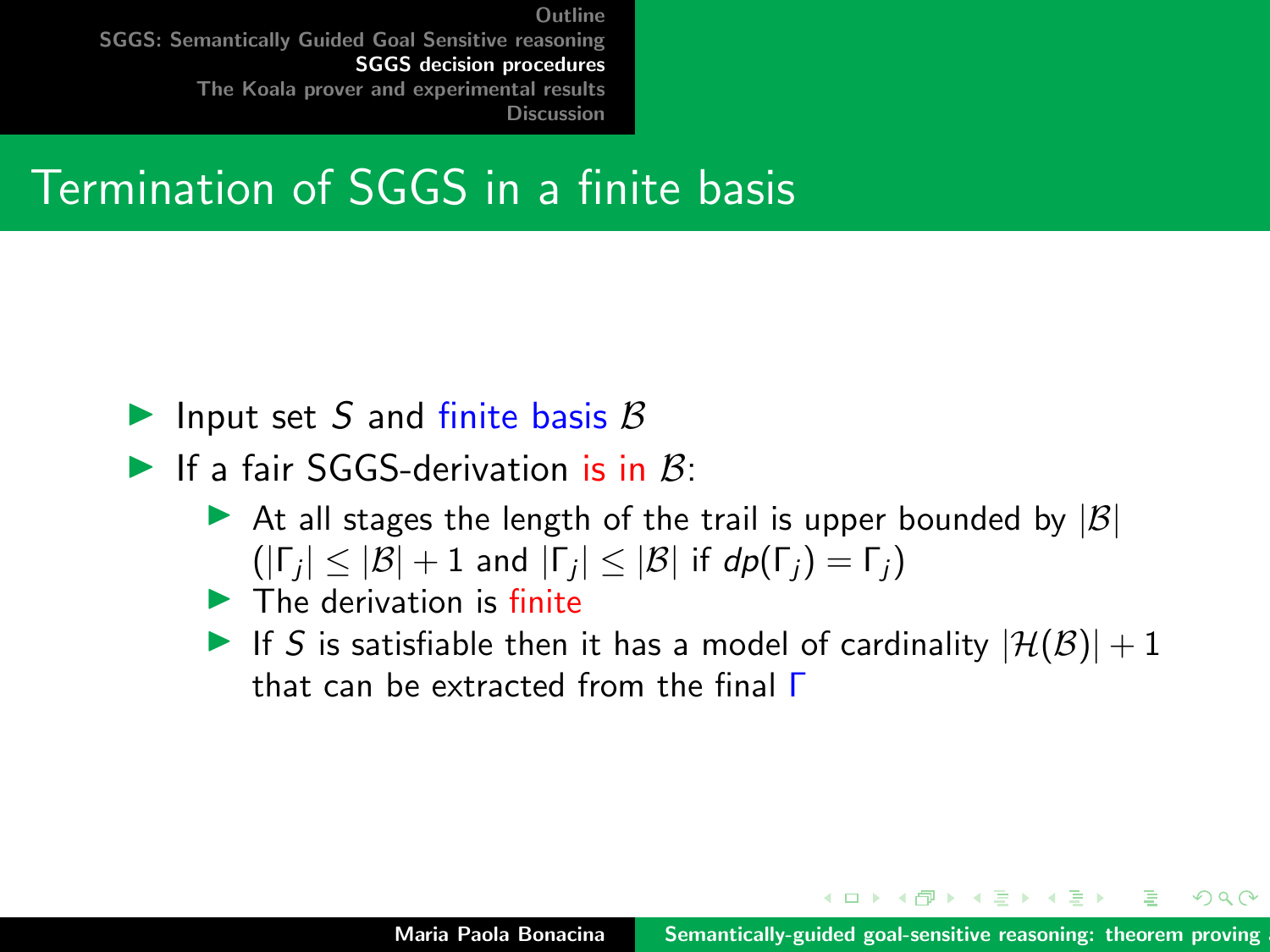#### Decidability by the finite basis approach

- $\blacktriangleright$  Fragment  $\digamma$
- $\blacktriangleright$  Set S of clauses in  $\digamma$
- $\triangleright$  Show that for all S there exists a finite basis B (that typically depends on S)
- ▶ Then any fair SGGS-strategy is a model-constructing decision procedure for  $F$
- $\triangleright$  F has the small model property: every satisfiable S has a model whose cardinality is upper-bounded

イロメ マ桐 トマ ヨ トマ ヨメ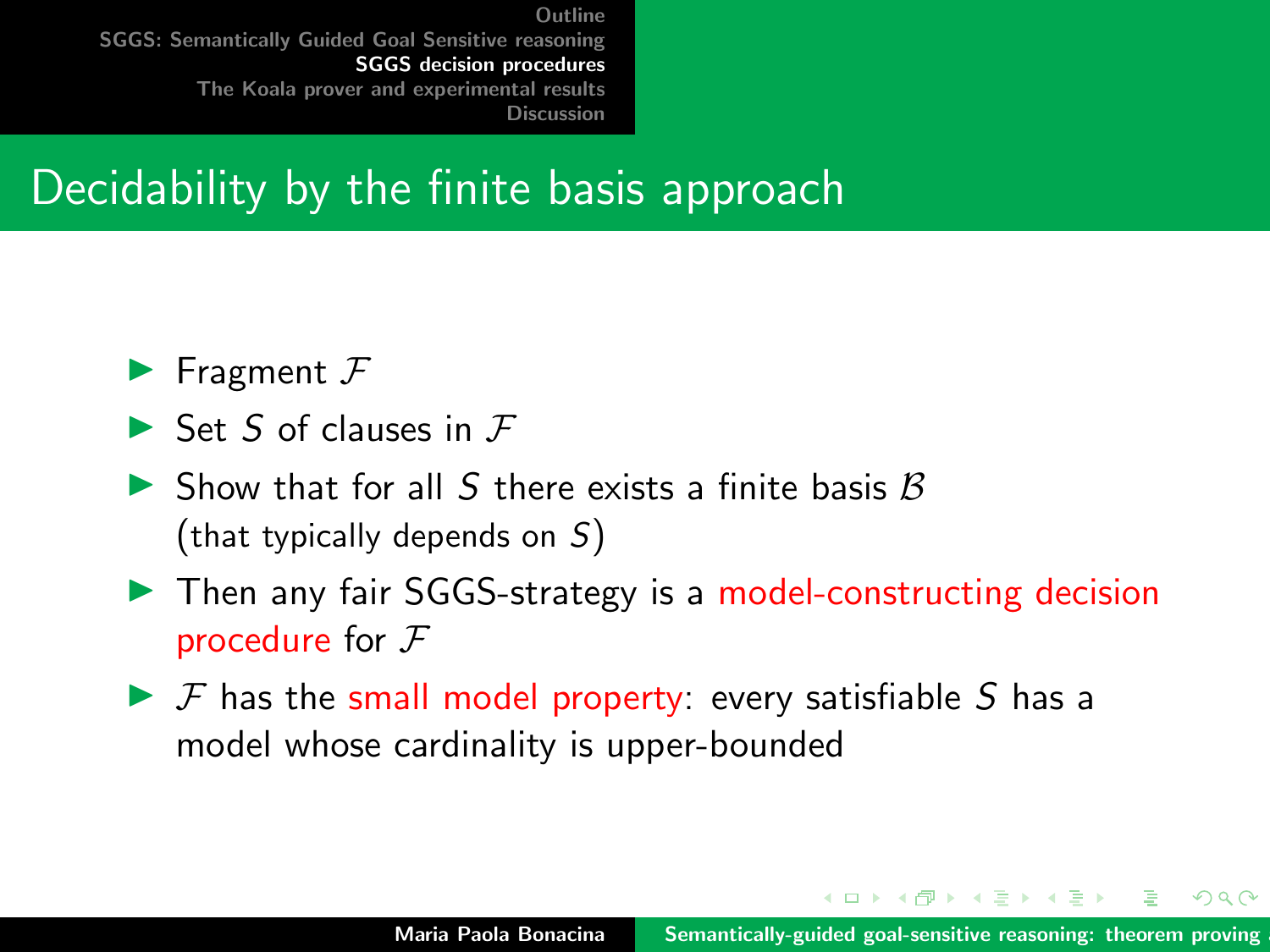#### SGGS decides the stratified fragment hence EPR

#### Stratified fragment

- $\triangleright$  Well-founded ordering  $\gt$ <sub>s</sub> on sorts: if  $f: s_1 \times \ldots \times s_n \rightarrow s$  then  $s_i > s$
- Sort-dependency graph: arc from  $s_i$  to s
- $\blacktriangleright$  No cycles: no series such as  $a, f(a), f^2(a), f^3(a), \ldots$  or a,  $f(a)$ ,  $g(f(a))$ ,  $f(g(f(a)))$ , ...: the Herbrand base is finite
- $\blacktriangleright$  EPR is the special case with one sort: no function symbols
- ► Check stratification after Skolemization ( $\exists^*\forall^*$  is ok)
- $\blacktriangleright$  The finite basis B is the Herbrand base itself

イロメ マ桐 トマ ヨ トマ ヨメ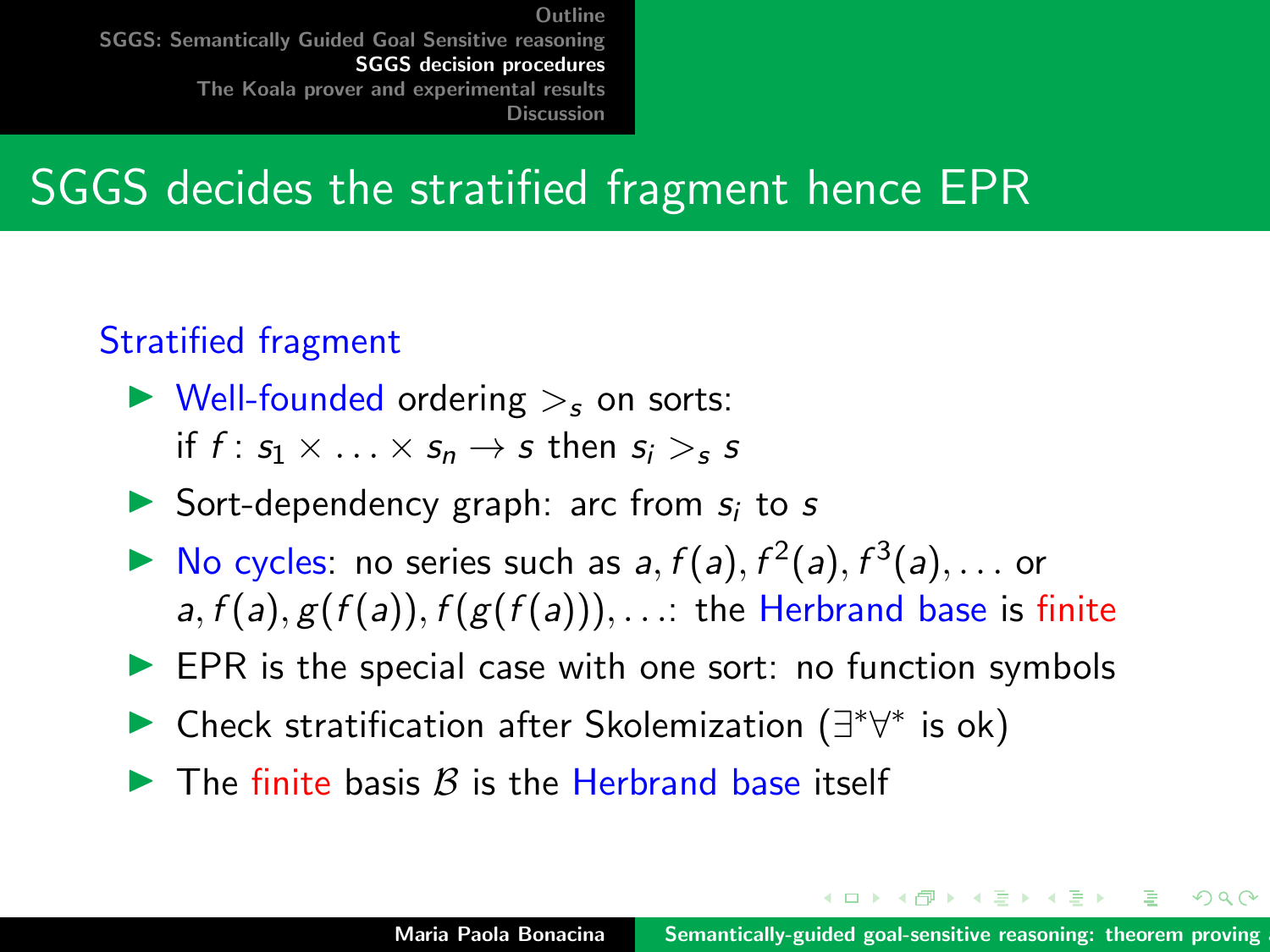#### Second approach: ground-preserving clauses

Clause  $C: C^+$  positive literals;  $C^-$  negative literals

- ► Positively ground-preserving:  $Var(C) \subseteq Var(C^{-})$
- ▶ Negatively ground-preserving:  $Var(C) \subseteq Var(C^+)$
- $\triangleright$  S positively ground-preserving: positive clauses are ground
- Positive hyperresolution only generates ground clauses
- $\blacktriangleright$  SGGS:
	- $\triangleright$   $\mathcal{I}^-$  is suitable for positively ground-preserving set
	- $\triangleright$   $\mathcal{I}^+$  is suitable for negatively ground-preserving set

イロメ イ押 トラ ミトラ ミト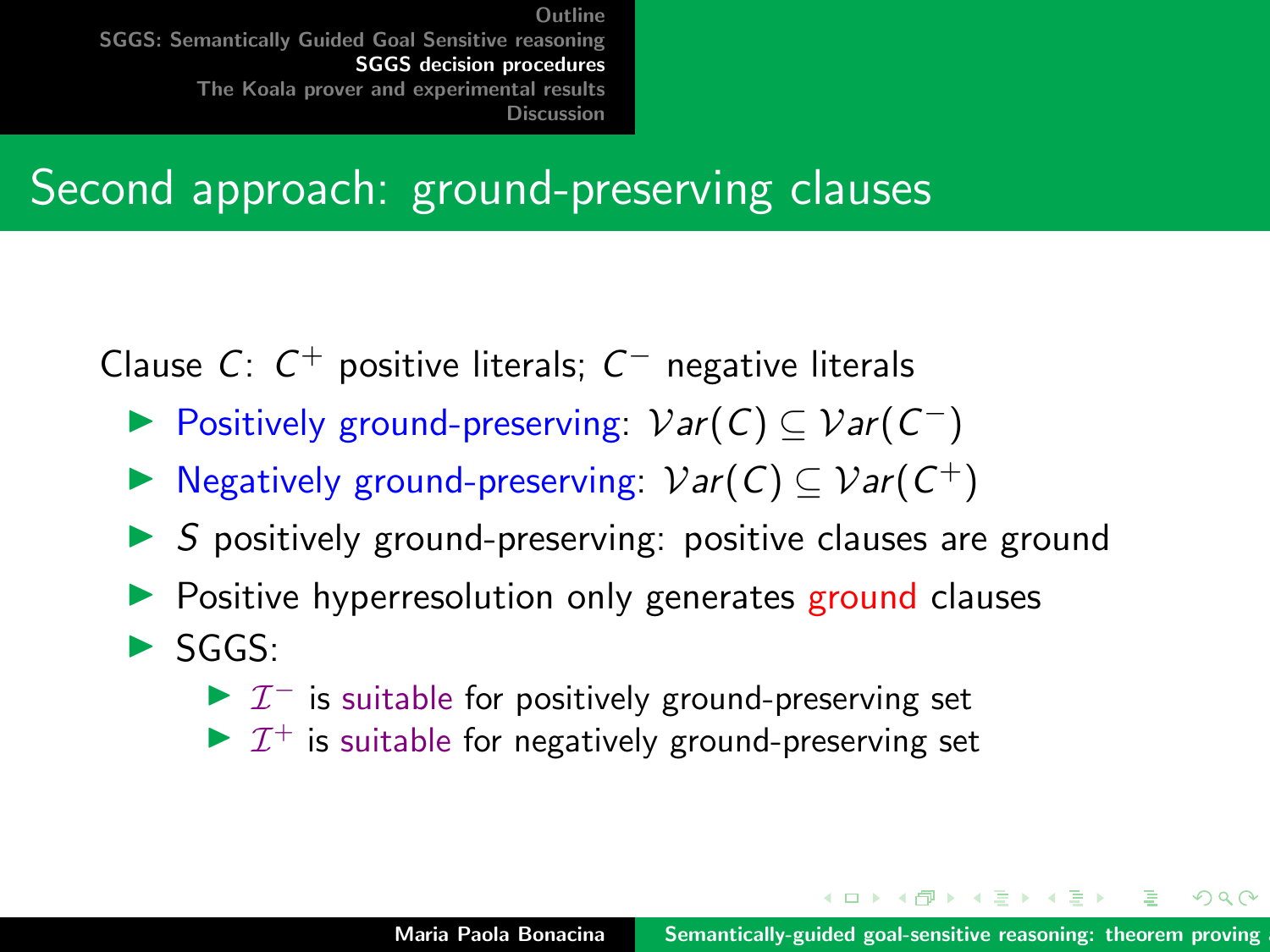## Second approach: from hyperresolution to SGGS

- $\triangleright$  S positively ground-preserving
- SGGS with  $\mathcal{I}^-$  only generates ground clauses
- For every clause C that SGGS puts on the trail,  $C^+$  is a subset of a positive hyperresolvent
- If positive hyperresolution halts, so does SGGS with  $\mathcal{I}^-$
- $\triangleright$  SGGS decides the PVD (positive variable dominated) and BDI (bounded depth increase) fragments
- $\triangleright$  For PVD it can be proved also by the finite basis approach

イロメ マ桐 トマ ヨ トマ ヨメ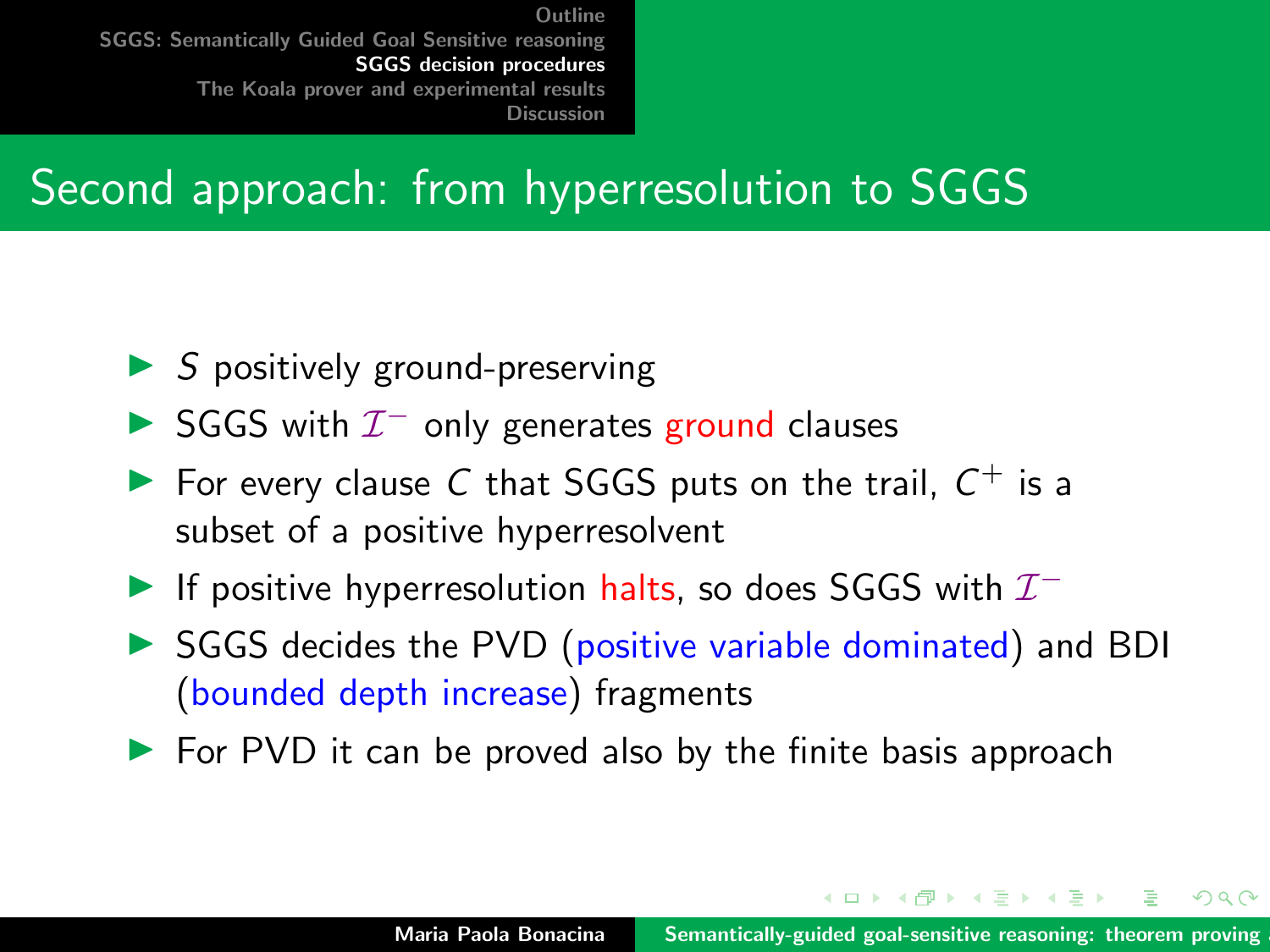#### Negative results with sign-based semantic guidance

<code>SGGS</code> with  $\mathcal{I}^-$  or  $\mathcal{I}^+$  does not decide the following fragments that admit (ordered, not hyper) resolution-based decision procedures:

- **►** Ackermann (∃\*∀∃\* $\varphi$ )
- $\blacktriangleright$  Monadic (no functions, unary predicates)
- $\triangleright$  FO<sup>2</sup> (no functions, only 2 variables)
- $\triangleright$  Guarded (no functions, quantification only in the form  $\forall \overline{y}.(R(\overline{x}, \overline{y}) \supset \psi[\overline{x}, \overline{y}])$  and  $\exists \overline{y}.(R(\overline{x}, \overline{y}) \wedge \psi[\overline{x}, \overline{y}]))$

Can we use SGGS to discover new decidable fragments?

イロメ イ押 トイラ トイラメー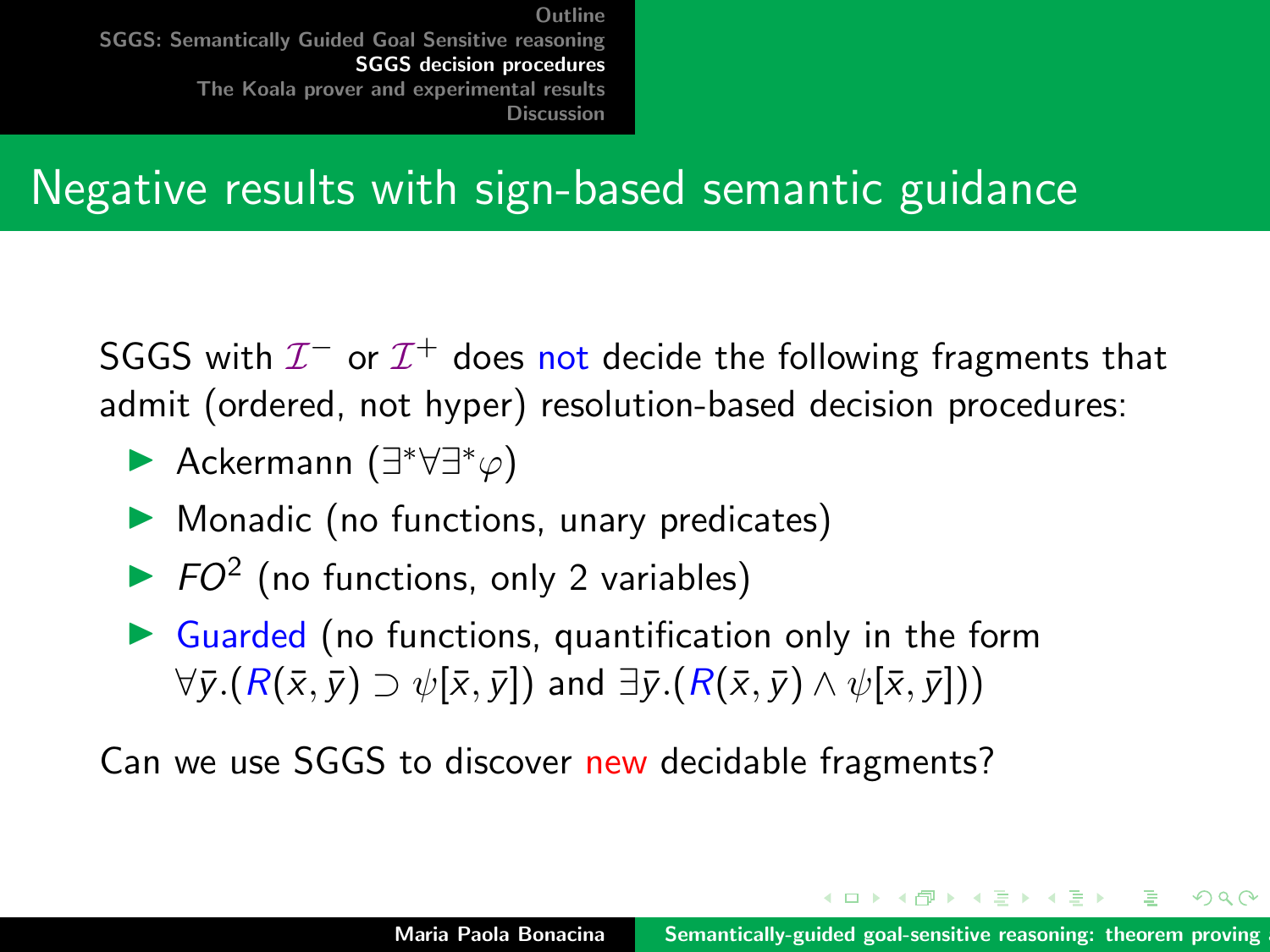#### Restrained clauses: intuition

 $S = \{ P(s^{10}(0), s^{9}(0)), \neg P(s(s(x)), y) \vee P(x, s(y)), \neg P(s(0), 0) \}$ Positively ground-preserving,  $\mathcal I$  is  $\mathcal I^-$ 

$$
\blacktriangleright \ \Gamma_1 = [P(10, 9)]
$$

....

$$
\blacktriangleright \ \Gamma_2 = [P(10,9)], \ \neg P(10,9) \vee [P(8,10)]
$$

$$
\blacktriangleright \ \Gamma_3 = [P(10,9)], \ \neg P(10,9) \vee [P(8,10)], \ \neg P(8,10) \vee [P(6,11)]
$$

 $\blacktriangleright \ \Gamma_6 = [P(10, 9)], \dots \neg P(2, 13) \vee [P(0, 14)]$  and  $\mathcal{I}[\Gamma_6] \models S$ 

 $P(s(s(x)), y) \succ P(x, s(y))$  $\succ$ : KBO or LPO with  $P > s$  in the precedence

イロメ イ押 トイラ トイラメー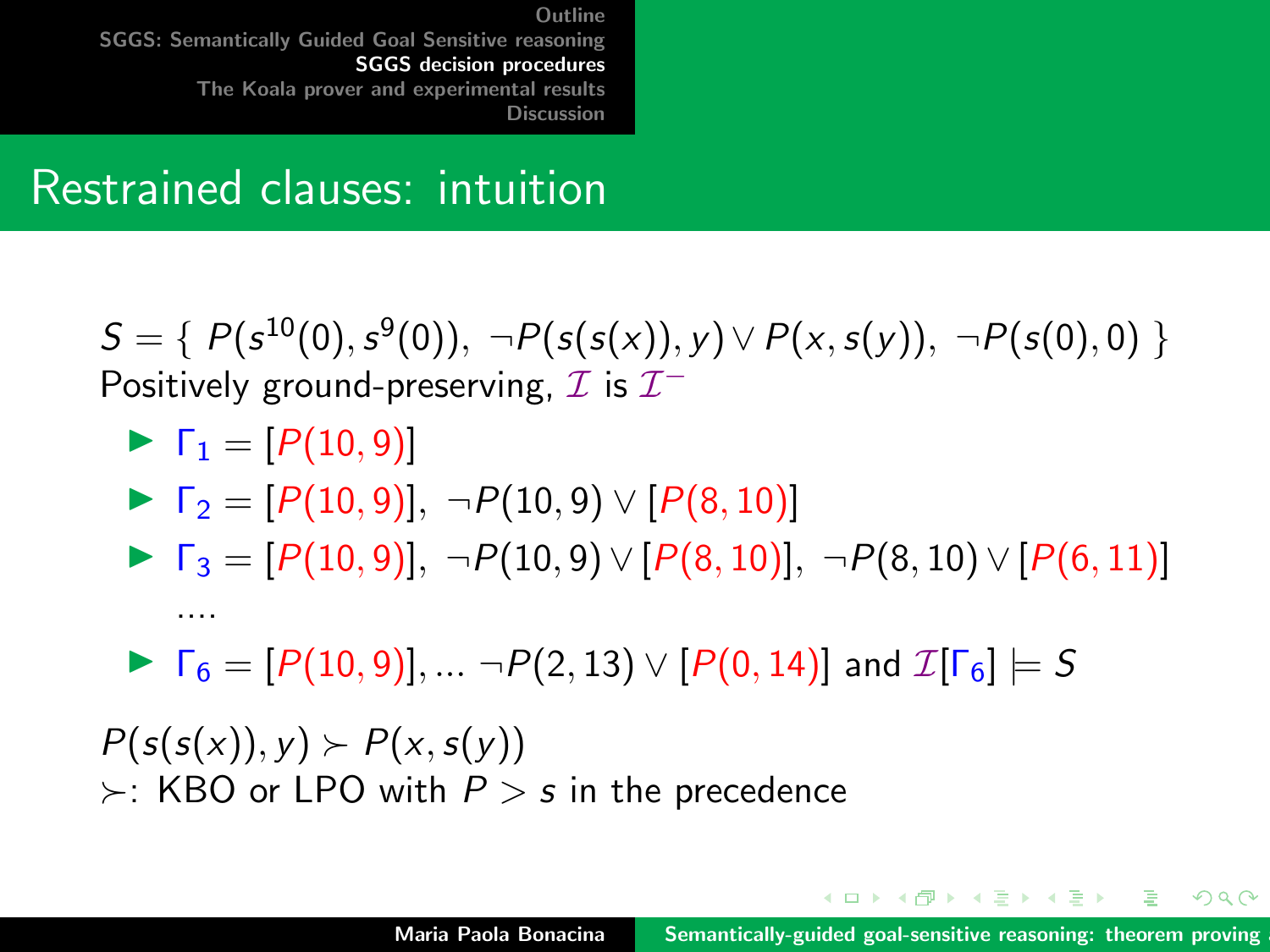#### Restrained clauses

Restraining quasi-ordering  $\succeq$ :

- $\triangleright$  Stable (under substitutions)
- $\blacktriangleright$   $\blacktriangleright$  well-founded

 $\triangleright \approx$   $=$   $\succ$   $\cap$   $\prec$  has finite equivalence classes

Clause C is (strictly) positively restrained:

- ▶ Positively ground-preserving:  $Var(C) \subseteq Var(C^{-})$
- For all non-ground  $L \in C^+$  there exists  $M \in C^-$  such that  $M \geq L$   $(M \geq L)$

Why a quasi-ordering? differ(x, y)  $\vee$  ¬differ(y, x): differ(x, y)  $\approx$  differ(y, x)

イロト イ母 トイラト イラトー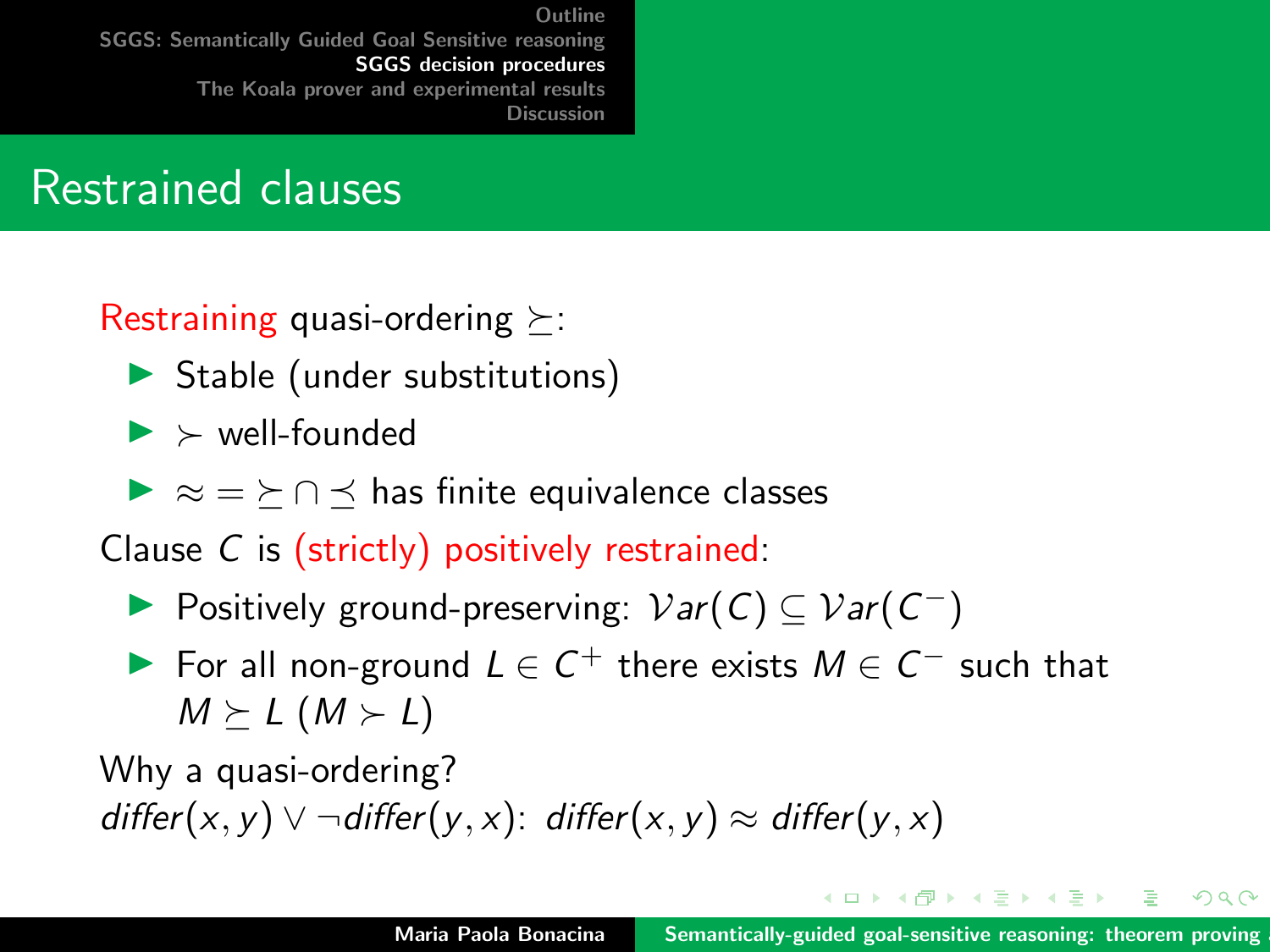#### SGGS decides the restrained fragments

S restrained set of clauses,  $A$  its Herbrand base

- $\blacktriangleright$  A<sub>S</sub>: set of ground atoms in S
- **Finite basis:**  $A_S^{\preceq} = \{L : L \in \mathcal{A}, \exists M \in \mathcal{A}_S \text{ s.t. } M \succeq L\}$ : the ground atoms upper-bounded by those in S
- Any fair SGGS-derivation with suitable  $\mathcal I$  is in  $\mathcal A^{\preceq}_S$ S
- Any fair SGGS-derivation halts, is a refutation if  $S$  is unsatisfiable, and constructs a model if  $S$  is satisfiable
- ▶ Upper bound on model's cardinality:  $|\mathcal{H}(\mathcal{A}_{\overline{S}})$  $\frac{1}{5}$ )| + 1
- $\blacktriangleright$  Also PO-resolution and positive hyperresolution halt, but they don't construct models

 $4.11 \times 4.51 \times 4.71 \times 4.71$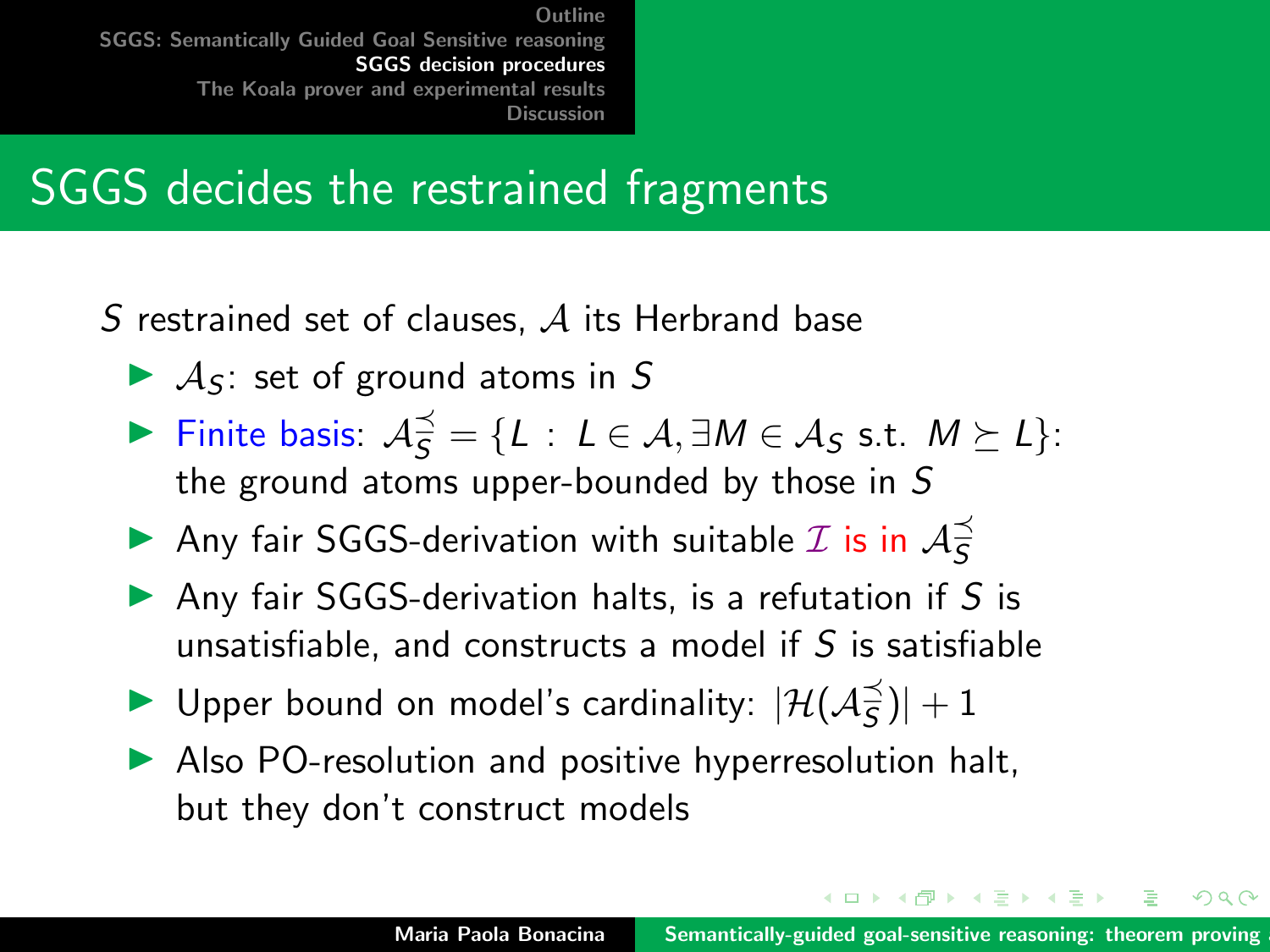#### Sort-restrained clauses: intuition

 $S = \{ P(x, f(b)), \neg Q(x, a) \vee Q(a, x), \neg P(x, f(y)) \vee Q(x, x) \vee P(x, y) \}$ a:  $s_1$  b:  $s_2$  f:  $s_2 \rightarrow s_2$   $P \subset s_1 \times s_2$   $Q \subset s_1 \times s_1$ Neither ground-preserving nor stratified SGGS with  $\mathcal{I}^-$  halts:

- $\blacktriangleright$   $\Gamma_1 = [P(x, f(b))]$
- $\blacktriangleright$   $\Gamma_2 = [P(x, f(b))], \neg P(x, f(b)) \vee Q(x, x) \vee [P(x, b)]$

 $\blacktriangleright$   $\mathcal{I}[\Gamma_2] \models S$ 

- $\triangleright$  Positively ground-preserving for the cyclic sort  $s_2$
- $P(x, f(y)) \succ P(x, y)$  for  $\succ$  any KBO or LPO

イロメ イ押 トイラ トイラ トーラー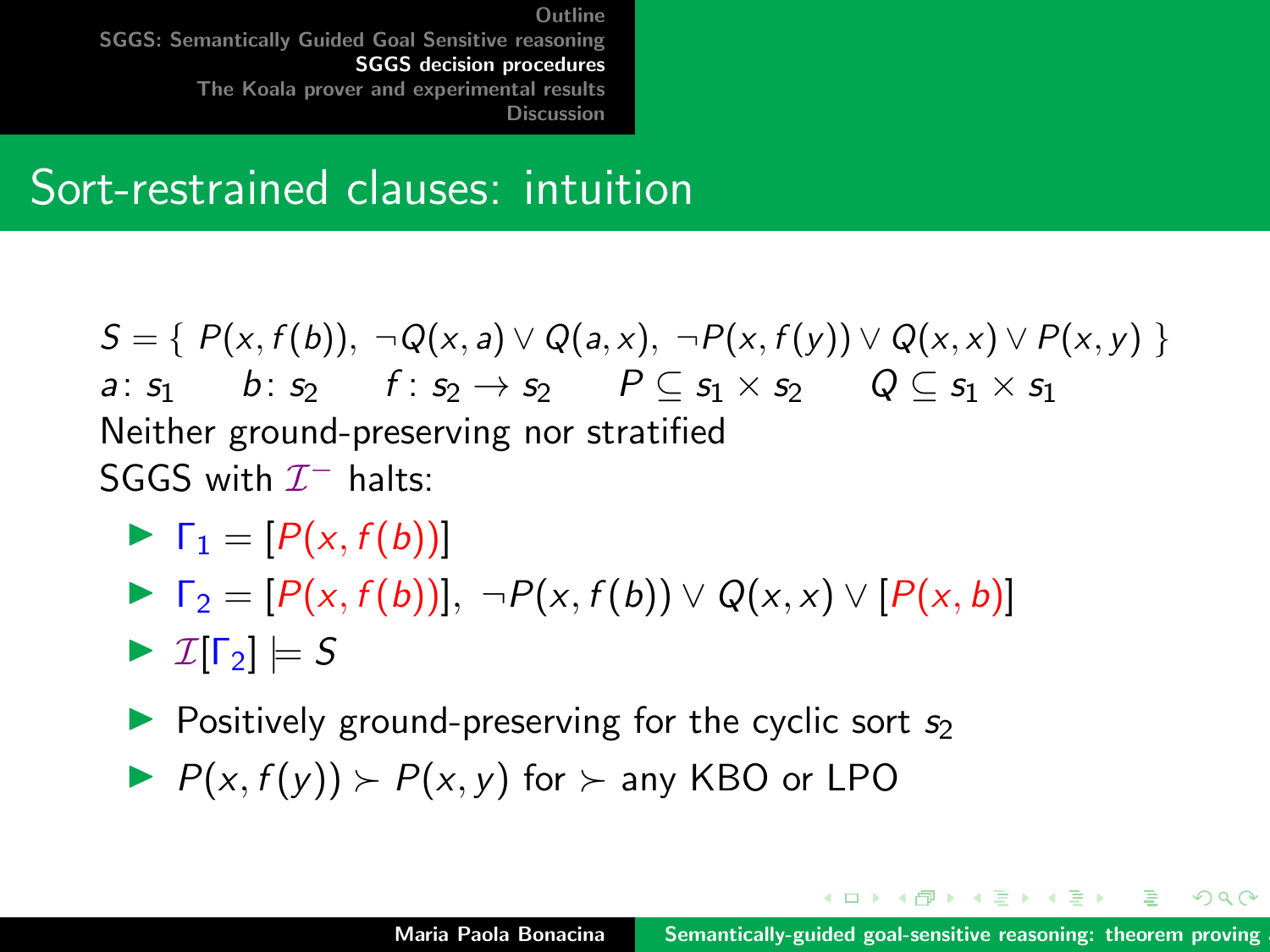#### Sort-restrained clauses

- $\blacktriangleright$  Generalize restrained and stratified: restrained on sorts with infinite domain
- $\triangleright$  Sort s with infinite domain: path from a cyclic sort to s
- Restraining quasi-ordering (with the subterm property)
- $\triangleright$  Clause C is positively sort-restrained:
	- $\triangleright$  Positively ground-preserving on sorts with infinite domain:  $Var_s(C) \subseteq Var_s(C^-)$
	- For all  $L \in C^+$  such that  $Gr(L)$  is infinite there exists  $M \in C^$ such that  $M \succeq L$

イロメ マ桐 トマ ヨ トマ ヨメ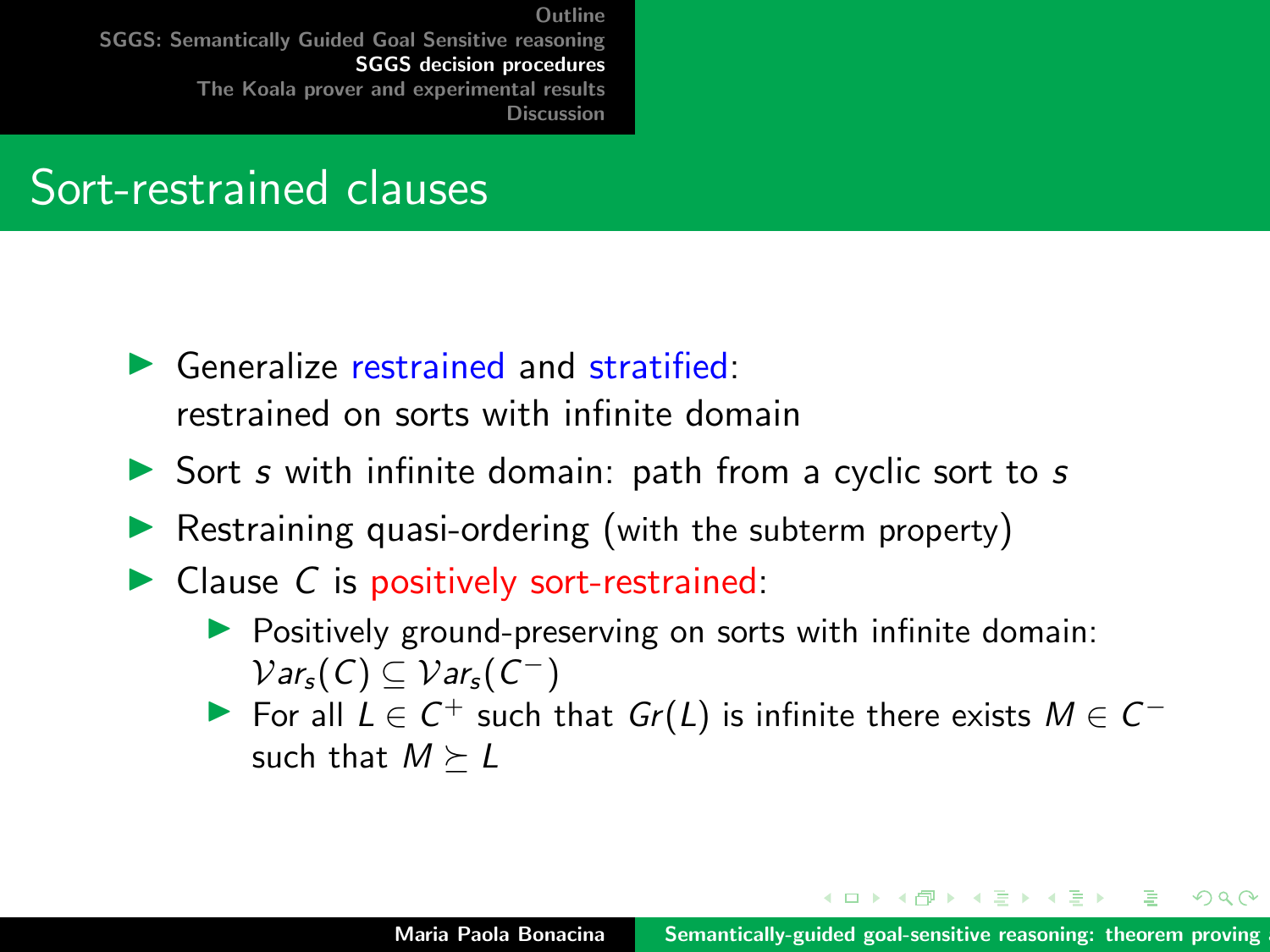#### SGGS decides the sort-restrained fragments

- Set of all atoms L in S such that  $Gr(L)$  is finite
- $\blacktriangleright$  Smallest instantiation-closed and  $\preceq$ -closed superset
- Basis  $A_5^{\preceq}$  $\widehat{\overline{S}},_{\bm{\Sigma}}$  for  $S$ : all ground instances
- $\blacktriangleright$  This basis is finite
- Any fair SGGS-derivation with suitable  $\mathcal I$  is in  $\mathcal A^{\preceq}_S$ S,Σ
- Anv fair SGGS-derivation halts, is a refutation if  $S$  is unsatisfiable, and constructs a model if  $S$  is satisfiable
- ▶ Upper bound on model's cardinality:  $|\mathcal{H}(\mathcal{A}_{\overline{5}})$  $|\widehat{\overline{S}}, \Sigma|$   $+$  1

イロメ イ押 トラ ミトラ ミント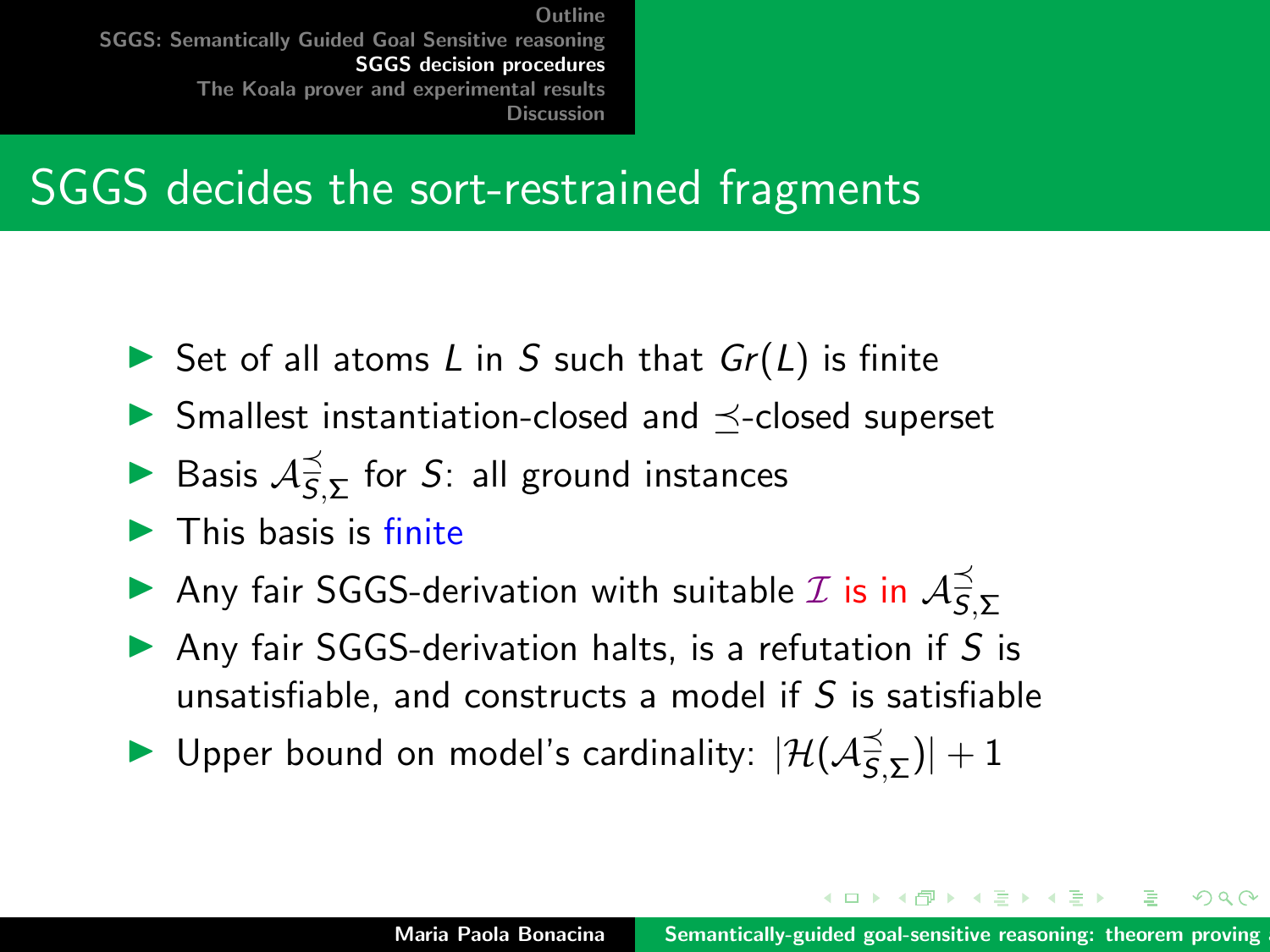#### Another new decidable fragment

- ▶ SGGS decides the sort-refined PVD fragment generalize stratified and PVD PVD on sorts with infinite domain
- $\triangleright$  PO-resolution and positive hyperresolution do not decide the sort-restrained and sort-refined PVD fragments (at least not directly)

**Administration**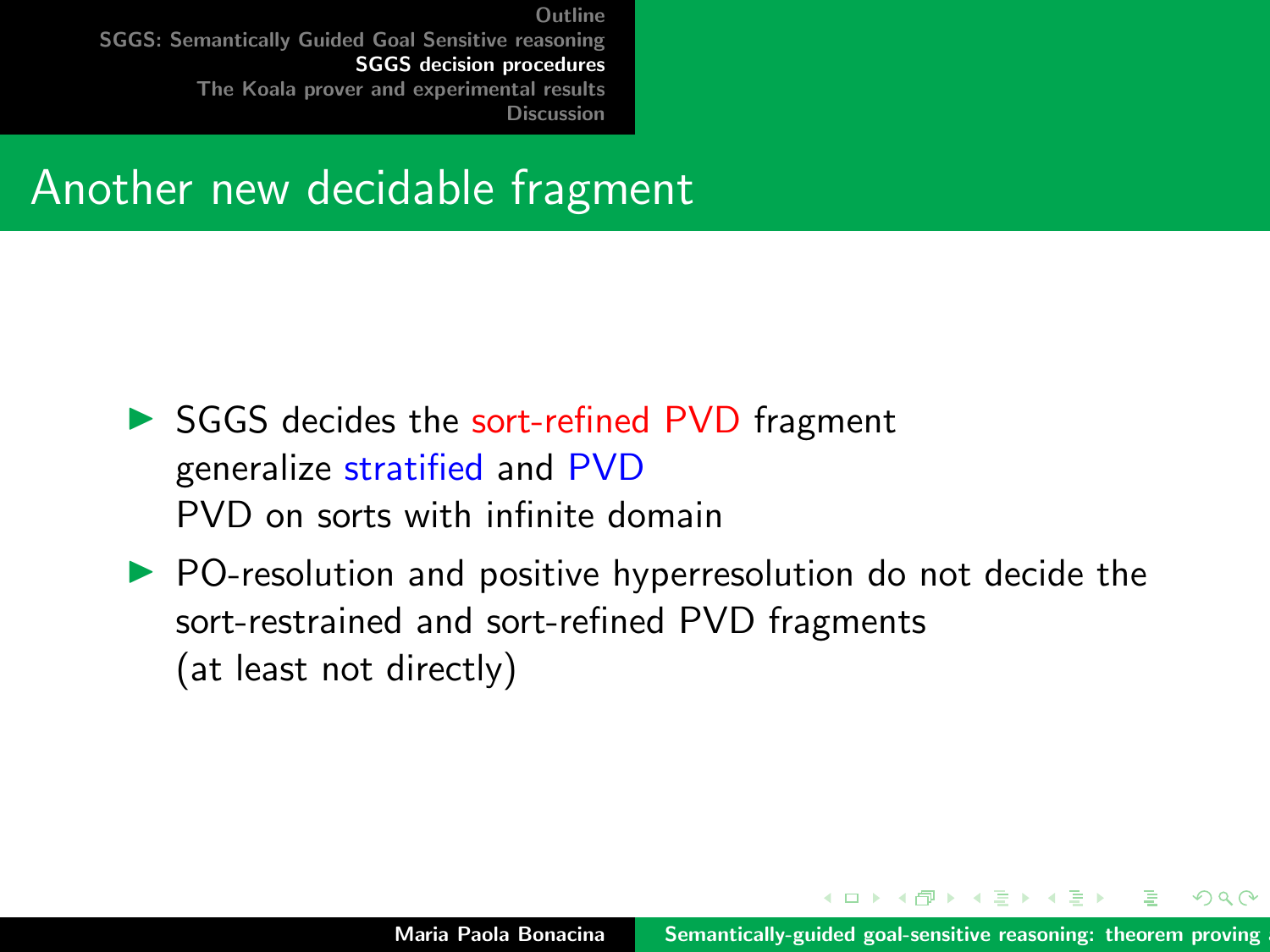#### <span id="page-37-0"></span>How to determine that a set of clauses is restrained

- Extract from S a rewrite system  $R$  on atoms
- For all clauses  $C \in S$ , for all non-ground literals  $L \in C^+$  there exists literal  $\neg M \in C^-$  such that  $(M \to L) \in \mathcal{R}$
- ▶  $\rightarrow_{\mathcal{R}}$  terminating:  $\rightarrow_{\mathcal{R}}^*$  restraining quasi-ordering
- Add  $\mathcal E$  for permutations: differ $(x, y) \approx$  differ $(y, x)$
- ▶ Rewriting modulo:  $\rightarrow_{\mathcal{R}/\mathcal{E}}$  is  $\leftrightarrow_{\mathcal{E}}^* \circ \rightarrow_{\mathcal{R}} \circ \leftrightarrow_{\mathcal{E}}^*$
- $\blacktriangleright \rightarrow_{\mathcal{R}/\mathcal{E}}$  terminating,  $Var(t) = Var(u)$  for all  $t \simeq u$  in  $\mathcal{E},$ and  $\leftrightarrow_{\mathcal{E}}^*$  has finite equivalence classes:  $\rightarrow^*_{{\cal R} /{\cal E}}$  restraining quasi-ordering
- $\triangleright$  Apply a termination tool such as AProVE or T<sub>T</sub>T<sub>2</sub>

イロト イタト イチト イチトー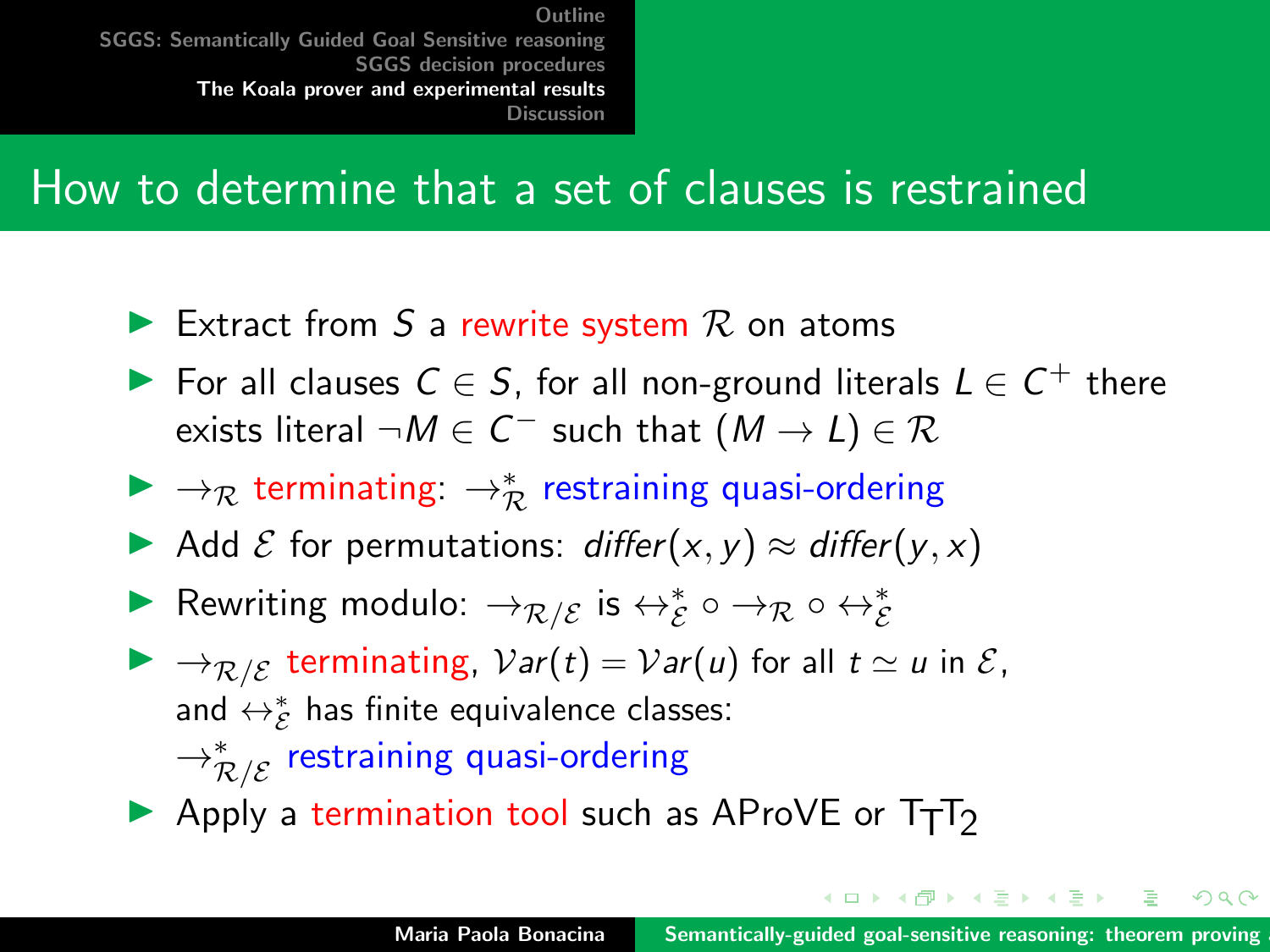#### Experimental results

- ▶ Source of clause sets: TPTP 7.4.0
- $\blacktriangleright$  First-order problems without equality: 5,000 benchmarks
- $\triangleright$  Size and number of candidate rewrite systems grow exponentially with number of literals in the set of clauses
- $\triangleright$  1,539 clause sets yield too big rewrite systems
- $\blacktriangleright$  AProVE and T<sub>T</sub>T<sub>2</sub> applied to at most 100 candidates per set
- $\triangleright$  Out of the remaining 3,461 problems:
	- $\triangleright$  2,137 belong to at least one decidable class
	- $\triangleright$  1,399 (66%) belong to at least one SGGS-decidable class
	- $\triangleright$  97 are discovered decidable for the first time

 $4.013.4.013.4.013.4.013.4.01$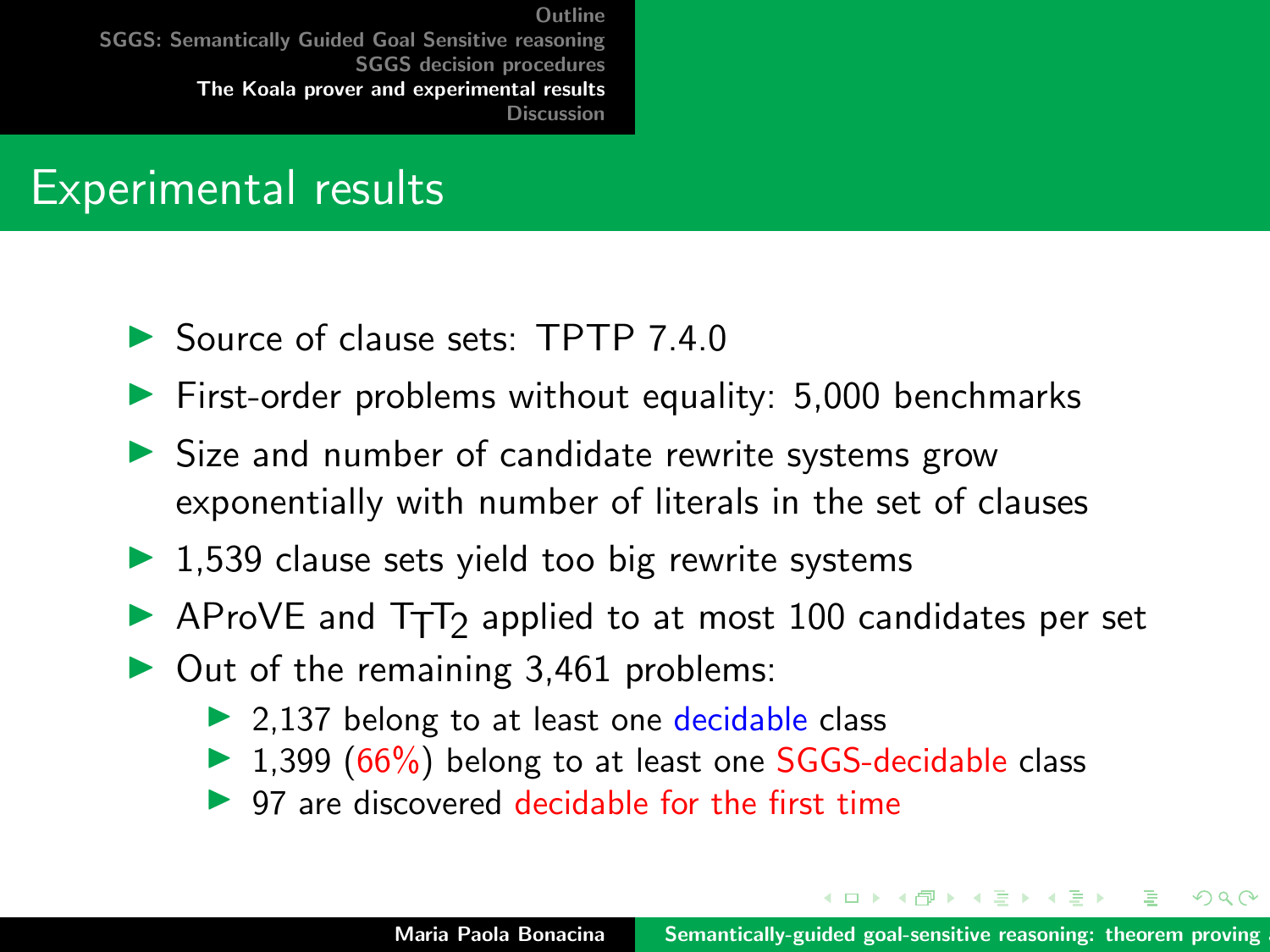#### The Koala SGGS-based prototype theorem prover

- ▶ Written in OCAML by Sarah Winkler
- $\blacktriangleright$  Trail as list of clauses with constraints in standard form and selected literals in a discrimination tree to compute substitutions for SGGS-extensions
- $\blacktriangleright$  Fair search plans
- In the experiments:  $\mathcal{I}^-$  by default and  $\mathcal{I}^+$  if the input is negatively ground-preserving

イロト イ団 トイラトイラ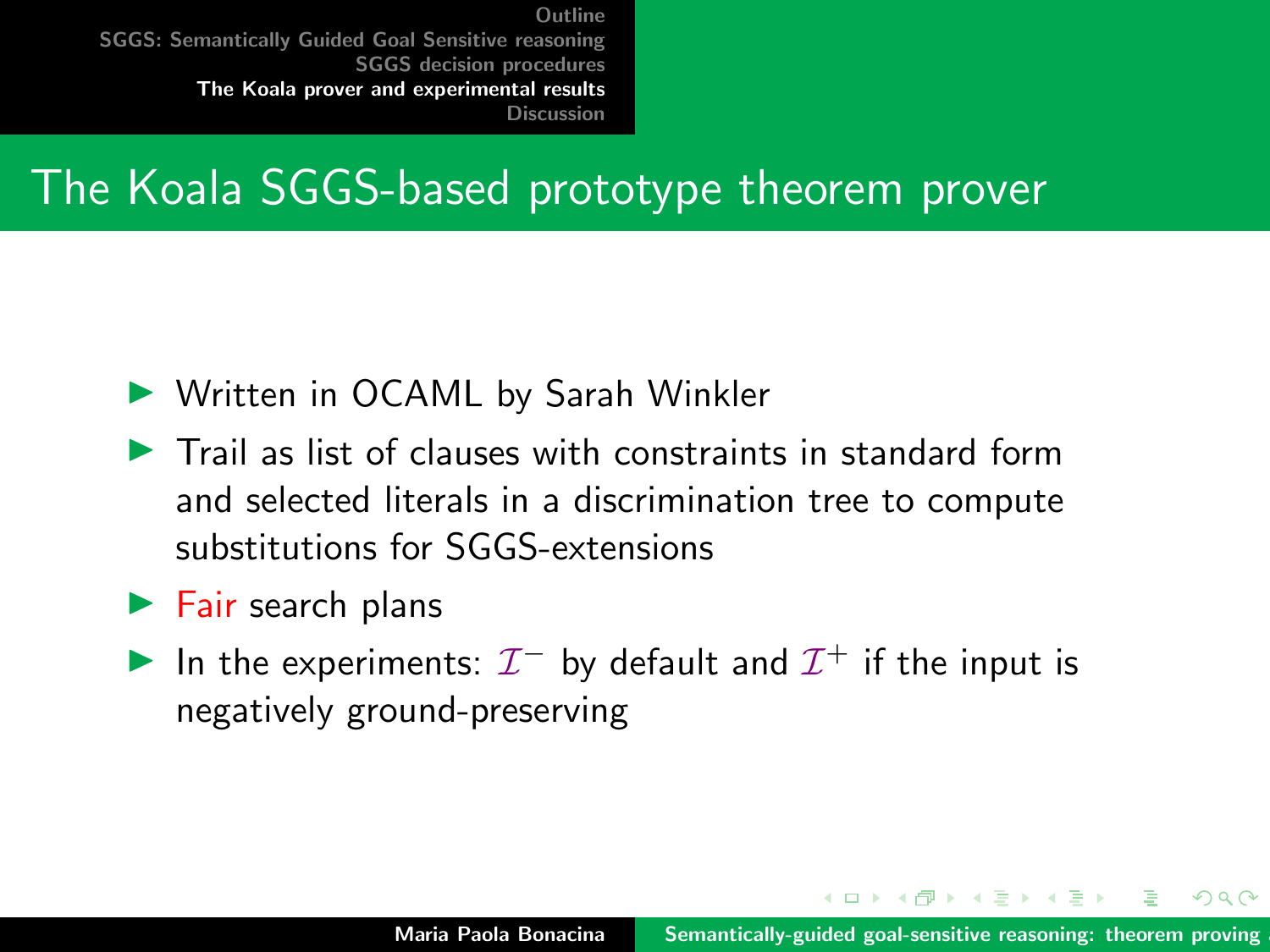#### Experimental results with Koala

Koala solves (Time-out  $=$  300 sec wall-clock time):

- $\triangleright$  90% of the new decidable problems
- $\triangleright$  78% of the problems in the SGGS-decidable classes
- $\triangleright$  58% of the Horn problems
- $\blacktriangleright$  43% of the problems whose sat/unsat status is known performing better on sat  $(64%)$  than unsat  $(38%)$

Comparison with the state of the art: in line with E 2.4, Vampire 4.4, and iProver 3.5 in terms of  $#$  of problems solved in the new SGGS-decidable classes

イロメ マ桐 トマ ヨ トマ ヨメ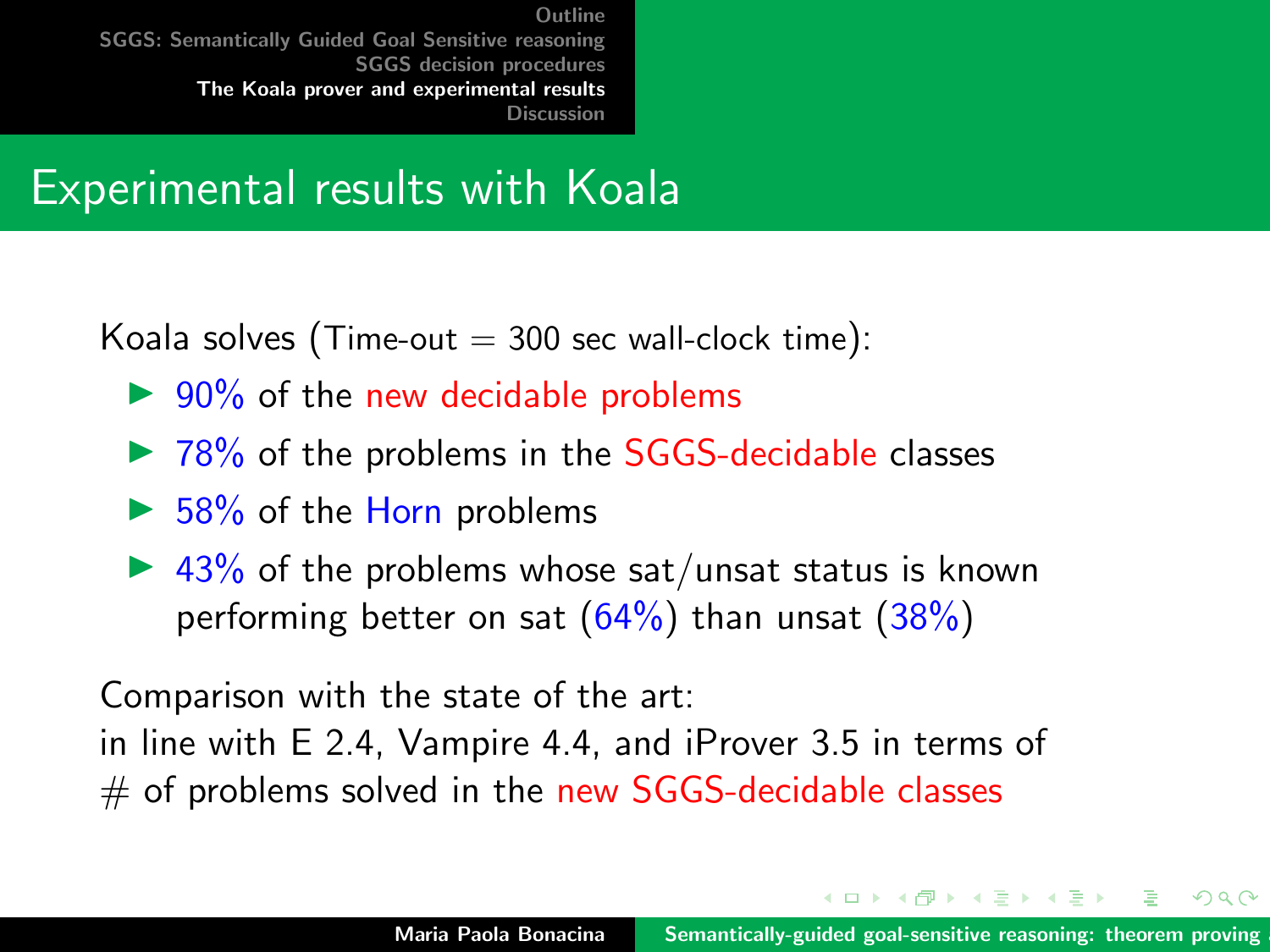## <span id="page-41-0"></span>Current and future work on SGGS decision procedures

 $\triangleright$  More new decidable fragments: SGGS decides the

- $\triangleright$  Controlled Horn fragment (not ground-preserving): by the third approach (finitely many SGGS-extensions)
- Behavior of SGGS in the Horn case
- $\blacktriangleright$  Length of SGGS-derivations in a finite basis in Horn logic
- $\blacktriangleright$  Modularity of termination
- $\blacktriangleright$  Semantics/Expressivity of the new discovered fragments?

イロメ マ桐 トマ ヨ トマ ヨメ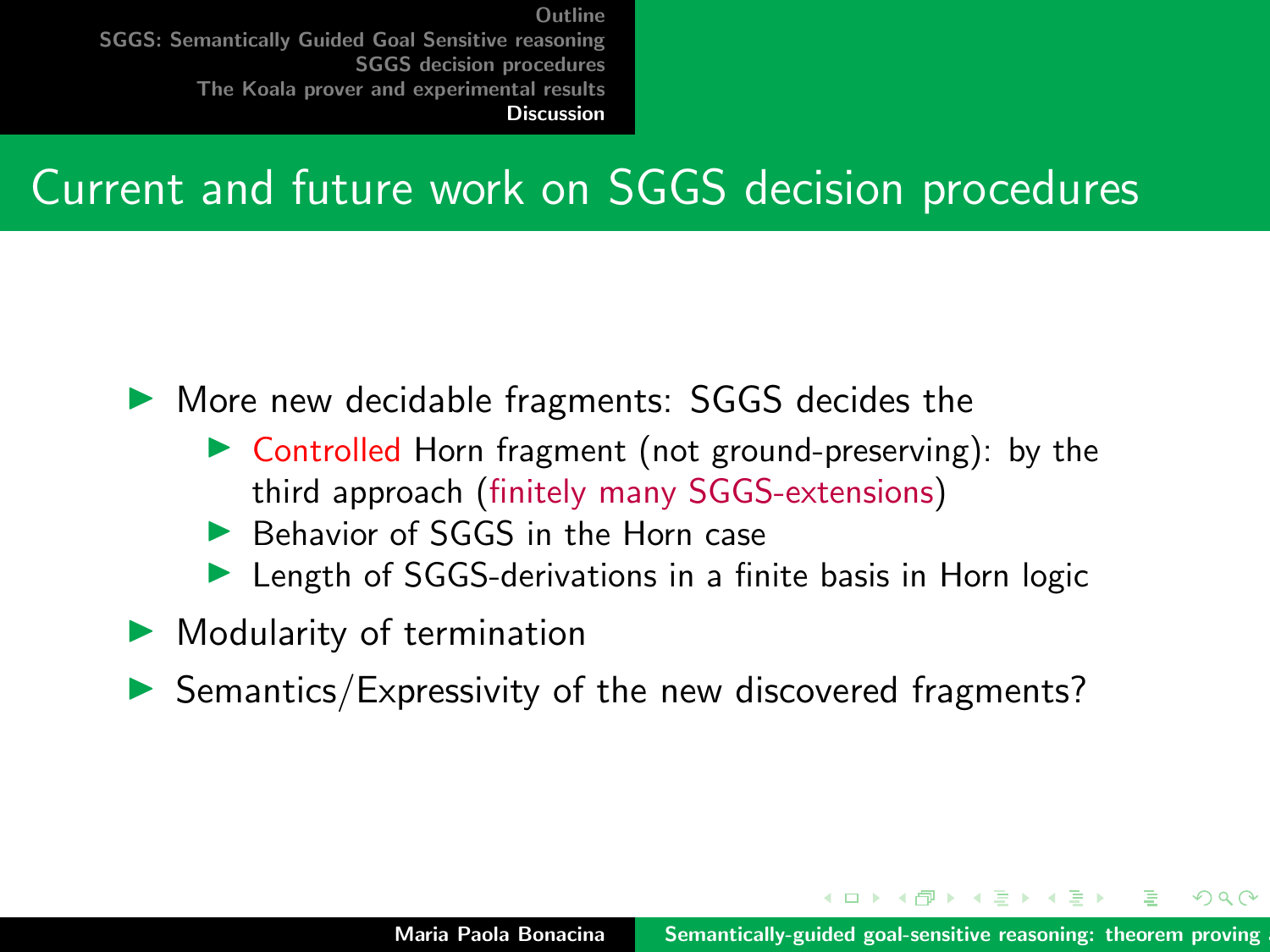#### Future work

- $\triangleright$  More work on strategies and inner algorithms for SGGS
- $\blacktriangleright$  Further development of the Koala prover
- $\blacktriangleright$  Extension to equality
	- Integrate SGGS and superposition: SGGS(superposition)
	- Integrate SGGS into CDSAT: CDSAT(SGGS)
- $\blacktriangleright$  Initial interpretations not based on sign:
	- $\triangleright$  Satisfiable subset of ground clauses
	- ▶ SAT or SMT solver generates a model
	- $\triangleright$  Use it as initial interpretation for SGGS

イロト イ団ト イミト イミ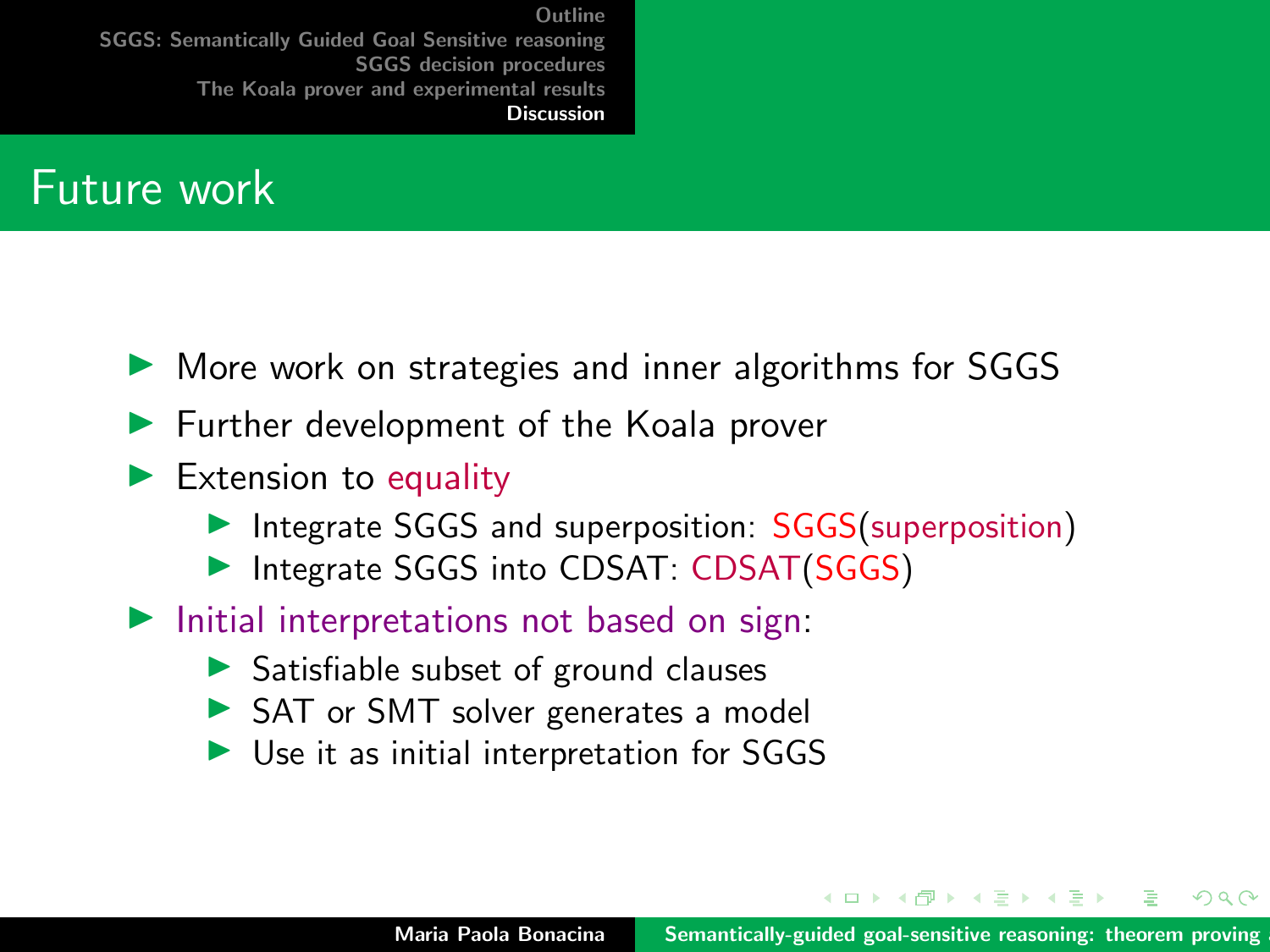#### References

- $\triangleright$  Semantically-guided goal-sensitive reasoning: decision procedures and the Koala prover. In preparation, 56 pages (with Sarah Winkler)
- ▶ SGGS decision procedures. Proc. 10th IJCAR, Springer, LNAI 12166:356–374, 2020 (with Sarah Winkler)
- $\triangleright$  Semantically-guided goal-sensitive reasoning: inference system and completeness. Journal of Automated Reasoning, 59(2):165–218, 2017 (with David A. Plaisted).
- **In Semantically-guided goal-sensitive reasoning: model representation.** Journal of Automated Reasoning 56(2):113–141, 2016 (with David A. Plaisted).
- $\triangleright$  SGGS theorem proving: an exposition. Proc. 4th PAAR Workshop, EPiC 31:25-38, 2015 (with David A. Plaisted)

イロメ イ押 トイモ トイモ トー